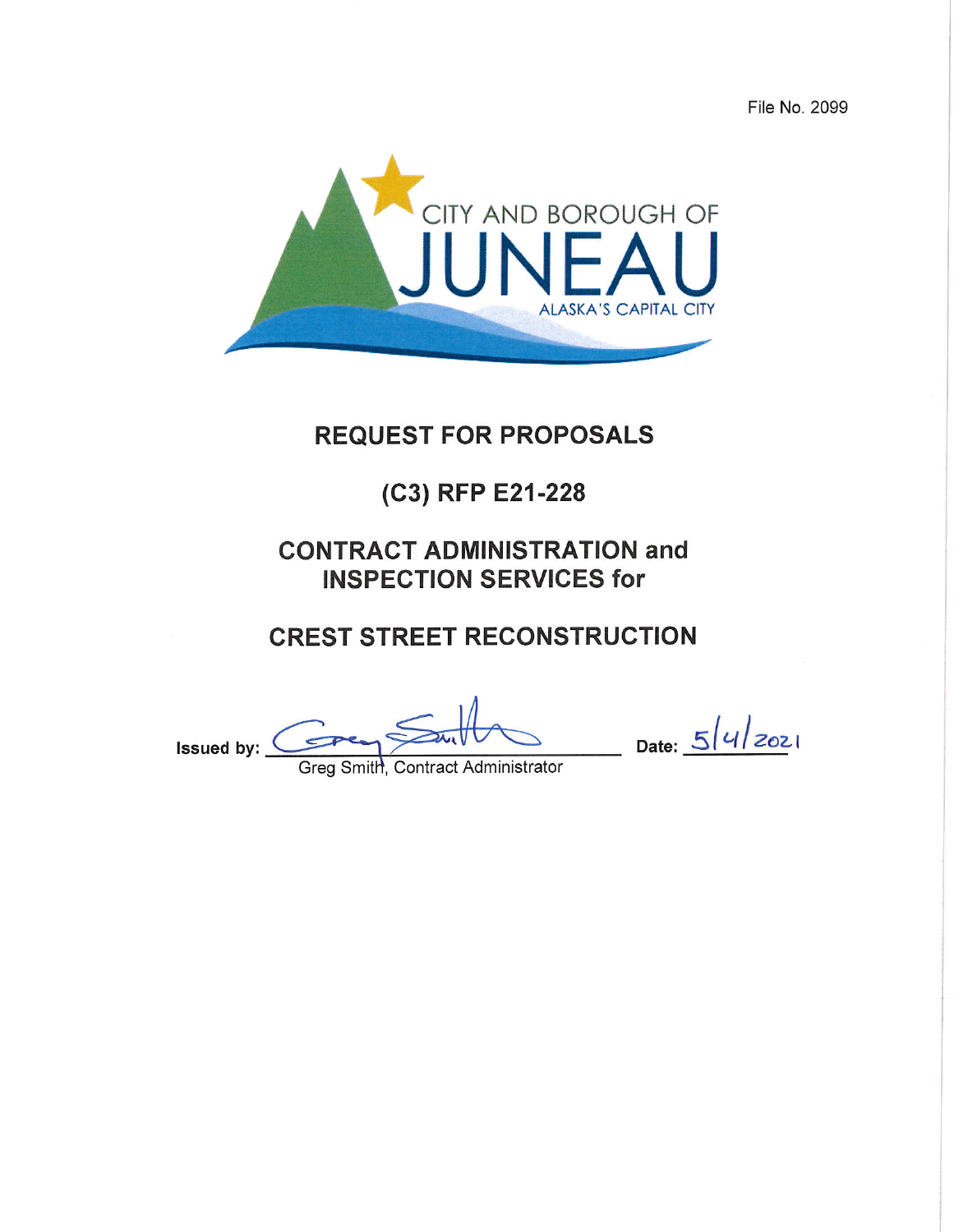#### Contract Administration and Inspection Services for Crest Street Reconstruction (C3) RFP E21-228

**SCOPE OF SERVICES:** The City and Borough of Juneau (CBJ) is requesting proposals from qualified consultants to provide contract administration and inspection services for the Crest Street Reconstruction project being constructed under Contract No. BE21-219

**PRE-PROPOSAL MEETING:** A non-mandatory pre-proposal conference call will be held at **10:00 a.m., Alaska time on May 14, 2021.** Persons interested in submitting proposals are encouraged to attend. Proposers intending to participate shall request the call-in information by emailing caleb.comas@juneau.org by 4:30 p.m., on May 13, 2021.

**QUESTIONS REGARDING THIS RFP:** Greg Smith, Contract Administrator, phone 907-586- 0800 ext. 4194, fax 907-586-4530, greg.smith@juneau.org is the sole point of contact for all issues pertaining to this procurement.

# **\*NOTICE TO PROPOSERS\***

The Engineering Department is now receiving electronic proposals **ONLY** through a web based platform, Public Purchase.

Information regarding this free e-procurement service can be found by following this link: <https://juneau.org/finance/purchasing/bids-rfps> and<http://www.publicpurchase.com/>

**DEADLINE FOR PROPOSALS:** Electronic proposals are to be uploaded to Public Purchase **prior** to **2:00 p.m. Alaska Time on May 28 , 2021**, or such later time as the Contract Administrator may announce by addendum to planholders at any time prior to the submittal date. It is the responsibility of the Proposer to submit all solicitation documents, by the advertised deadline. Submitting any response to a solicitation shall be solely at the Proposers risk. The Purchasing Division will attempt to keep all office equipment used in methods of document receipt, in working order but is **NOT** responsible for communications or documents that are late, **regardless of cause**. No Proposer documentation will be accepted as proof of receipt. Prior to any deadline, Proposers are strongly encouraged to confirm receipt of any submitted documents with the Purchasing Division. All electronic submittals must be uploaded as an Adobe Portable Document Format (PDF). Proposers will not secure, password protect or lock uploaded files; the City must be able to open and view the contents of the file. Proposers will not disable or restrict the ability of the City to print the contents of an uploaded file. Scanned documents or images must be of sufficient quality, no less than 150 dpi, to allow for reading or interpreting the words, drawings, images or sketches. The City may disqualify any Submittal Response that does not meet the criteria stated in this paragraph.

Disadvantaged Business Enterprises are encouraged to respond.

# **CONTACT INFORMATION REGARDING ELECTRONIC SUBMITTALS**

City and Borough of Juneau, Purchasing Division 155 South Seward Street Juneau, AK 99801

The CBJ Purchasing Division's phone number is 907-586-5215 ext. 4910, and fax number 907- 586-4561.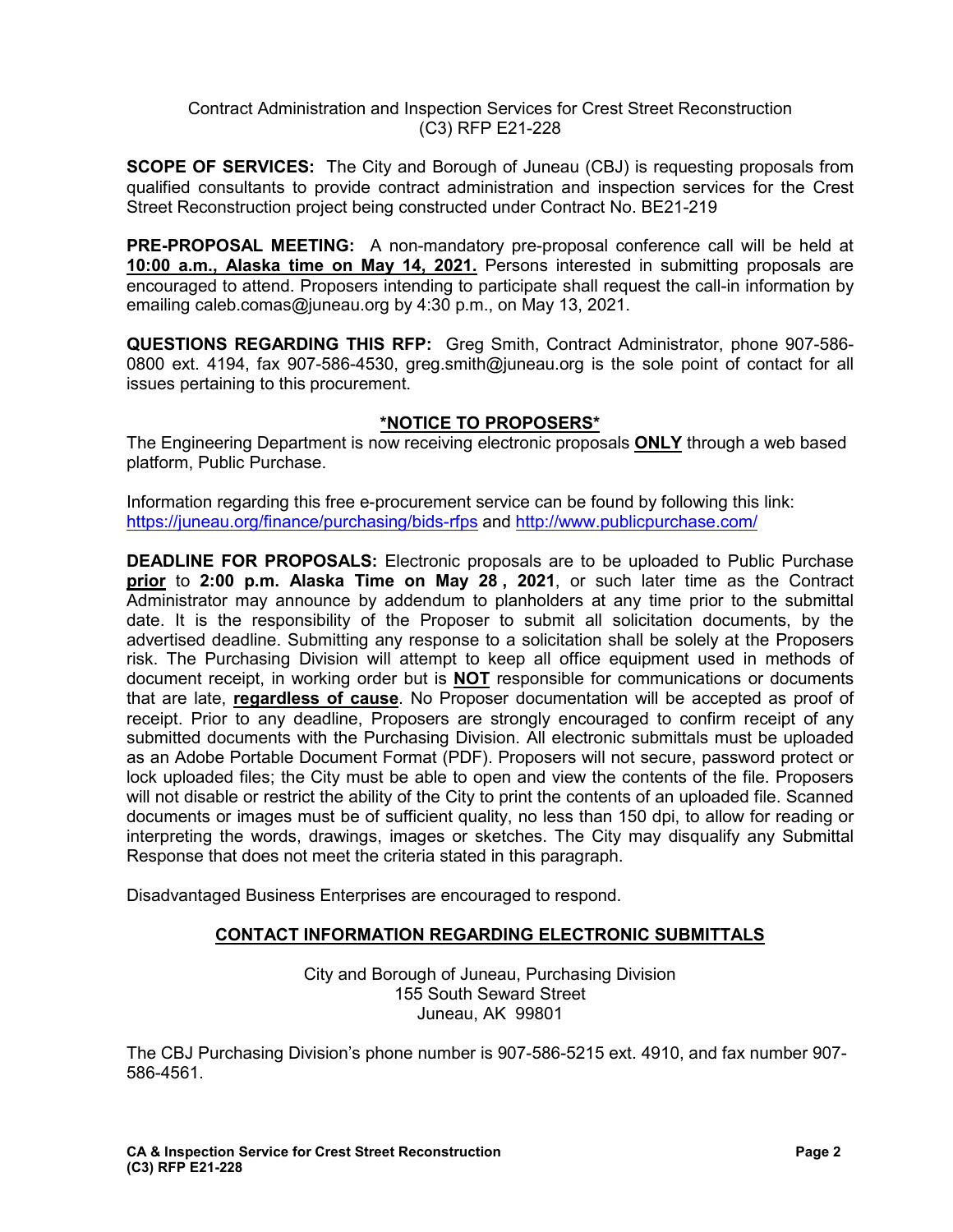# **TABLE OF CONTENTS**

- **1.0 GENERAL INFORMATION**
- **2.0 RULES GOVERNING COMPETITION**
- **3.0 PROPOSAL CONTENT REQUIREMENTS**
- **4.0 EVALUATION OF PROPOSALS**
- **5.0 SELECTION AND AWARD PROCESS**
- **6.0 INSURANCE REQUIREMENTS**
- **7.0 JUNEAU PROPOSER POINTS**
- **8.0 PROTESTS**
- **9.0 CONSULTANT'S GOOD STANDING WITH CBJ FINANCE DEPARTMENT**

#### **EVALUATION RANKING SHEET**

**ATTACHMENT 1 – STANDARD CONTRACT**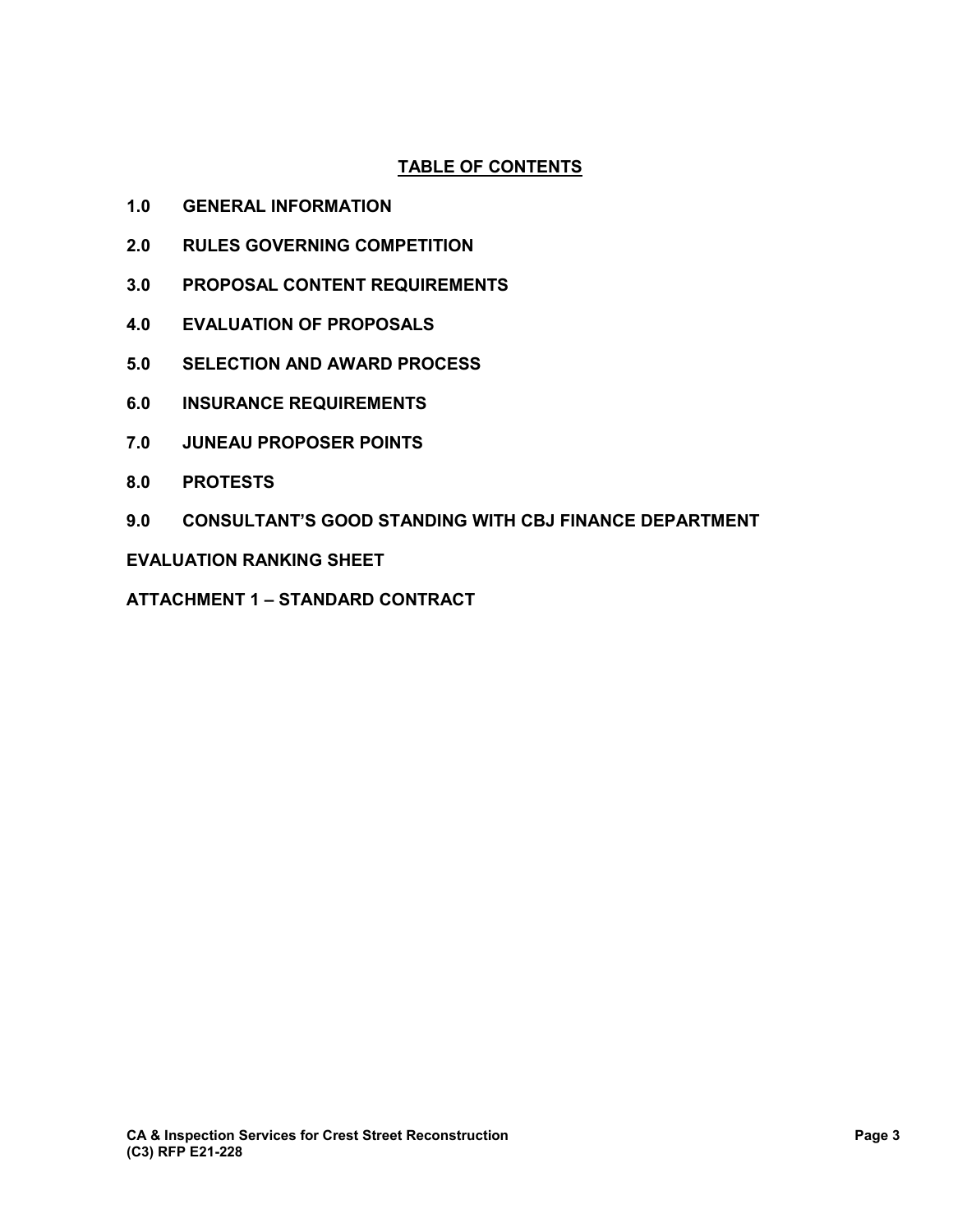# **1.0 GENERAL INFORMATION**

This Class 3 Request for Proposals (RFP) defines the scope of the project, explains the procedures for selecting a firm to provide the requested services, and defines the documents required to respond to the RFP.

### **1.1 Purpose**

The purpose of this document is to solicit proposals from qualified consultants to provide contract administration and inspection services for the Crest Street Reconstruction project being constructed under Contract No. BE21-219. Copies of the construction bid documents are available online at: [https://juneau.org/engineering-public-works/current](https://juneau.org/engineering-public-works/current-bids-and-rfps)[bids-and-rfps.](https://juneau.org/engineering-public-works/current-bids-and-rfps)

The Class 3 process is used for acquisition of professional service contracts estimated to be more than \$50,000.

# **1.2 Scope of Services**

The Consultant shall provide contract administration and all necessary inspection for the Crest Street Reconstruction project. The Consultant shall ensure that the contractor constructs the work in accordance with the Drawings and Specifications for the Crest Street Reconstruction, Contract No. BE21-219.

The scope of construction work includes: Reconstruction of Crest Street from Yandukin Drive to Old Dairy Road. WORK will include replacement of the water main and services, replacement of 18-inch AC sanitary sewer main and services, and installation of a new storm drain system. WORK will also include replacement of the roadway subbase to a depth of 24-inches, resurfacing with asphalt cement pavement, and the addition of curb and gutter with sidewalk along the West side of the roadway.

The site of the work is Crest Street in Juneau, Alaska.

### **General Contract Administration and Inspection Requirements**

The Consultant shall provide contract administration and all necessary inspection to certify that the Contractor constructs the work in accordance with the authorized Drawings and Specifications. The Consultant will assume the duties and responsibilities of the "ENGINEER" and the "Inspector" as defined in the construction documents.

The CBJ will provide the Consultant with up to 2 copies of the contract documents and an electronic version of all contract documents. The Consultant is responsible for making any other needed copies at its own expense.

The Consultant will be the sole official CBJ contact with the Contractor.

The primary duties of the Consultant are:

- $\triangleright$  Inspect and administer the contract
- $\triangleright$  Ensure project is built as designed
- $\triangleright$  Keep project cost control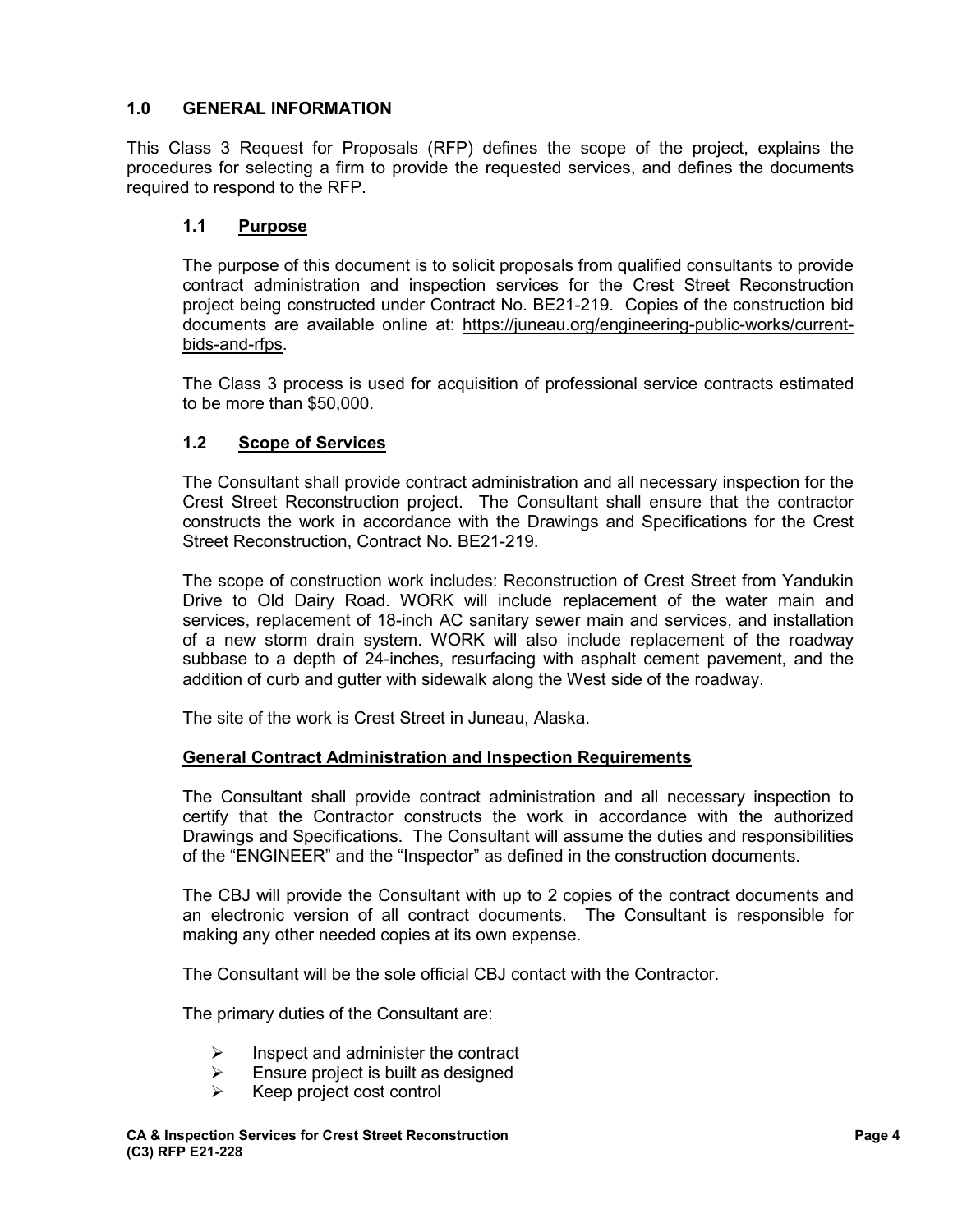- $\triangleright$  Keep project schedule control
- Provide accurate and complete as-built drawings

# **Pre-Construction Conference**

In addition to the actions listed below, the Consultant will take any and all actions necessary to successfully carry out the above primary duties. In cooperation with the CBJ, the Consultant will make notifications for the Pre-Construction Conference, provide an agenda for the meeting and provide minutes of the meeting. The Consultant will chair the Pre-Construction Conference.

### **Contract Administration**

- A. The Consultant shall respond promptly to any requests from the CBJ Project Manager to attend a project-related meeting for resolving problems, for providing information, or to testify before the Assembly. The Consultant shall arrange, attend and provide an agenda for weekly status meetings and shall prepare a chart showing project status relative to the Contractor's construction schedule for each meeting. The frequency of the meetings may be reduced if the Contractor, Consultant and Project Manager agree.
- B. The Consultant shall prepare all correspondence and maintain all records necessary to effectively administer the construction project. All project related correspondence shall be furnished to the CBJ Project Manager in a timely manner. This includes Contractor correspondence, change order documents, pay requests, directives, progress reports, daily inspection reports, pay requests and all other correspondence.
- C. The Consultant will provide coordination with adjacent property owners and the public during construction. This includes, but is not limited to: preparation of information pamphlets ("door knockers") on construction activities including providing sufficient notice to residents of interruptions in utility services, driveway and roadway access; construction schedules; and explanations of construction activities and interruptions. The Consultant will also verify that the Contractor has provided required public notices to emergency services agencies, affected public agencies (i.e., affected CBJ departments, AKDOT & PF), and the public of street closures and service interruptions.
- D. The Consultant shall provide notice to all property owners and the CBJ General Engineering Division when new water or sewer permits are obtainable, after all appropriate cleaning and testing of the lines has occurred.
- E. Contract Administration tasks shall be performed by the onsite inspector, as part of their daily inspection routine, to the maximum extent possible to maintain project continuity, maximize the inspector's time spent on the project and minimize Consultant's administrative costs to the project.

#### **Inspection Services**

A. Sufficient inspectors shall be provided by the Consultant to assure all work is properly inspected. Should the Contractor work multiple shifts, the Consultant shall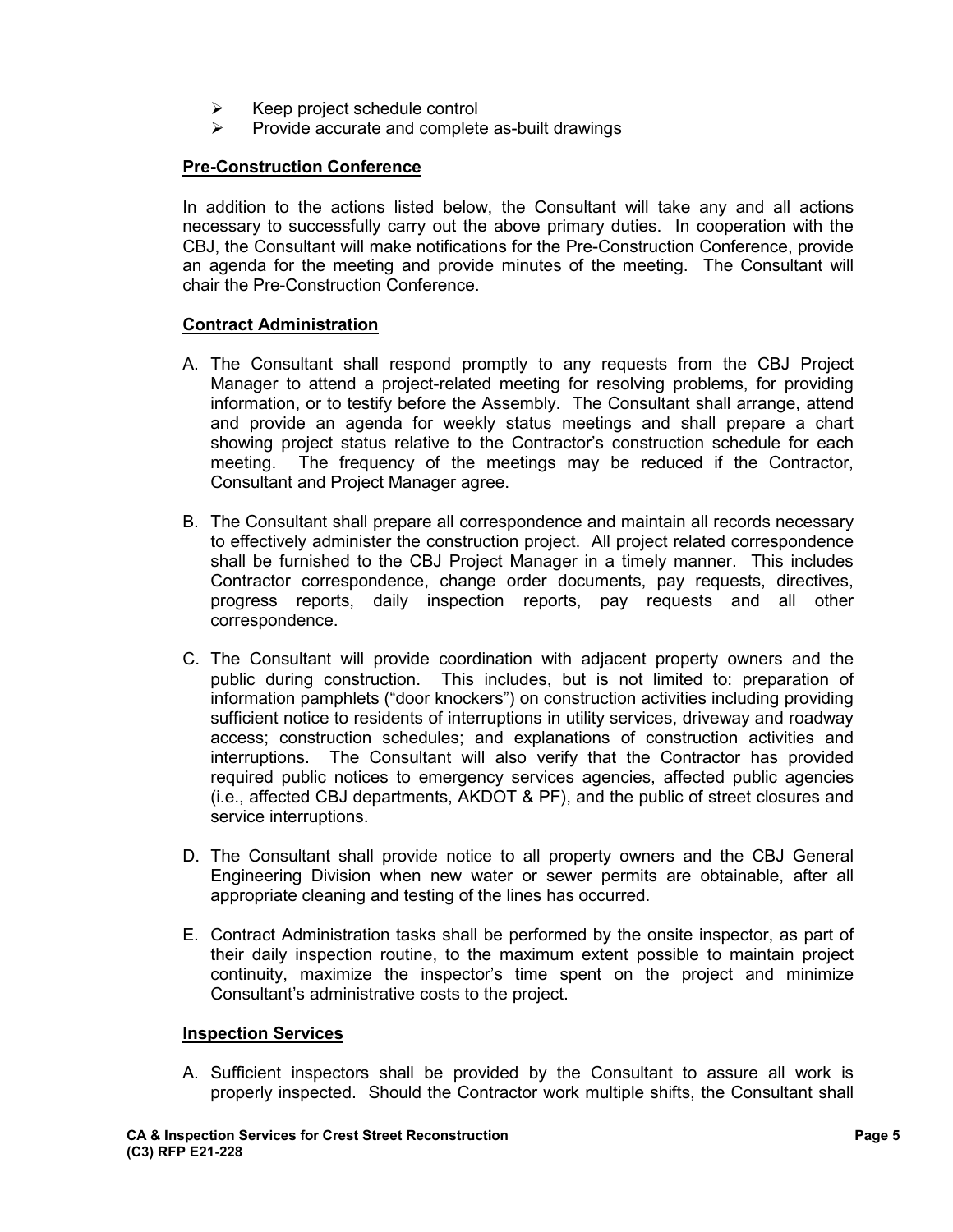provide additional inspectors as needed to properly inspect the work. The duties, responsibilities and limitations of authority of the inspectors are described in Section 00700 – General Conditions, Article 9.3 of construction Contract No. BE21-219, Crest Street Reconstruction. No change in inspection personnel will be allowed without the CBJ Project Manager's written approval.

- B. The Consultant shall work closely with the Contractor to schedule times and dates when work is occurring. It is not expected that full-time inspection will be required for every phase of the project; however, the Consultant will provide adequate on-site inspection for all critical construction activities. Examples of critical construction activities include, but are not limited to: excavation , installation, bedding, and backfilling (and compaction) of sewer mains, water mains, storm drains, sewer laterals, water services, manholes, catch basins, vaults, lift station s and associated appurtenances; work adjacent to structural foundations, and public and private utilities; placement and compaction of sub-base and base course; paving; placement and finishing of concrete; clearing and grubbing; installation of temporary water services; progress inspections.
- C. Project inspection shall be accomplished with a primary Inspector for purposes of continuity during the project. Leave time scheduled for Inspectors shall be reviewed and approved in writing by the CBJ Project Manager. Inspection personnel shall be as proposed in the response to the RFP.
- D. All project material Inspectors shall be appropriately trained to perform densometer compaction tests and must have sufficient exp0erience to assure compaction of shot rock back fills by visual observation.
- E. The Consultant shall videotape the entire project prior to the beginning of construction, and after construction, prior to final acceptance. The Consultant shall take photographs of all driveways, roadways, culverts, road shoulders, adjacent lands and trees, retaining walls, creeks, existing erosion, etc. that are affected by construction. At the end of the project, the video and photos shall be turned over to the CBJ Project Manager in an acceptable format and on an acceptable medium.
- F. The Consultant's on-site inspector shall maintain a daily diary of the events occurring. All diaries must be retained by the Consultant until completion of the project, unless required earlier by the City for resolution of a problem. The Consultant's on-site inspector shall also prepare a daily report summarizing the day's activities. The format of the daily reports shall be discussed with and approved by the CBJ Project Manager prior to the pre-construction conference. Information contained in the daily report will include, but not be limited to:
	- $\triangleright$  The weather
	- $\triangleright$  The number, type and estimated hourly active and standby use of equipment on the project
	- $\triangleright$  The personnel and respective trades (including all subcontractors) onsite, including hours worked
	- $\triangleright$  Work in progress, and specific location of work<br>  $\triangleright$  Conflicts and crossing with other utilities
	- Conflicts and crossing with other utilities, including phone, power, catv, (location and depth)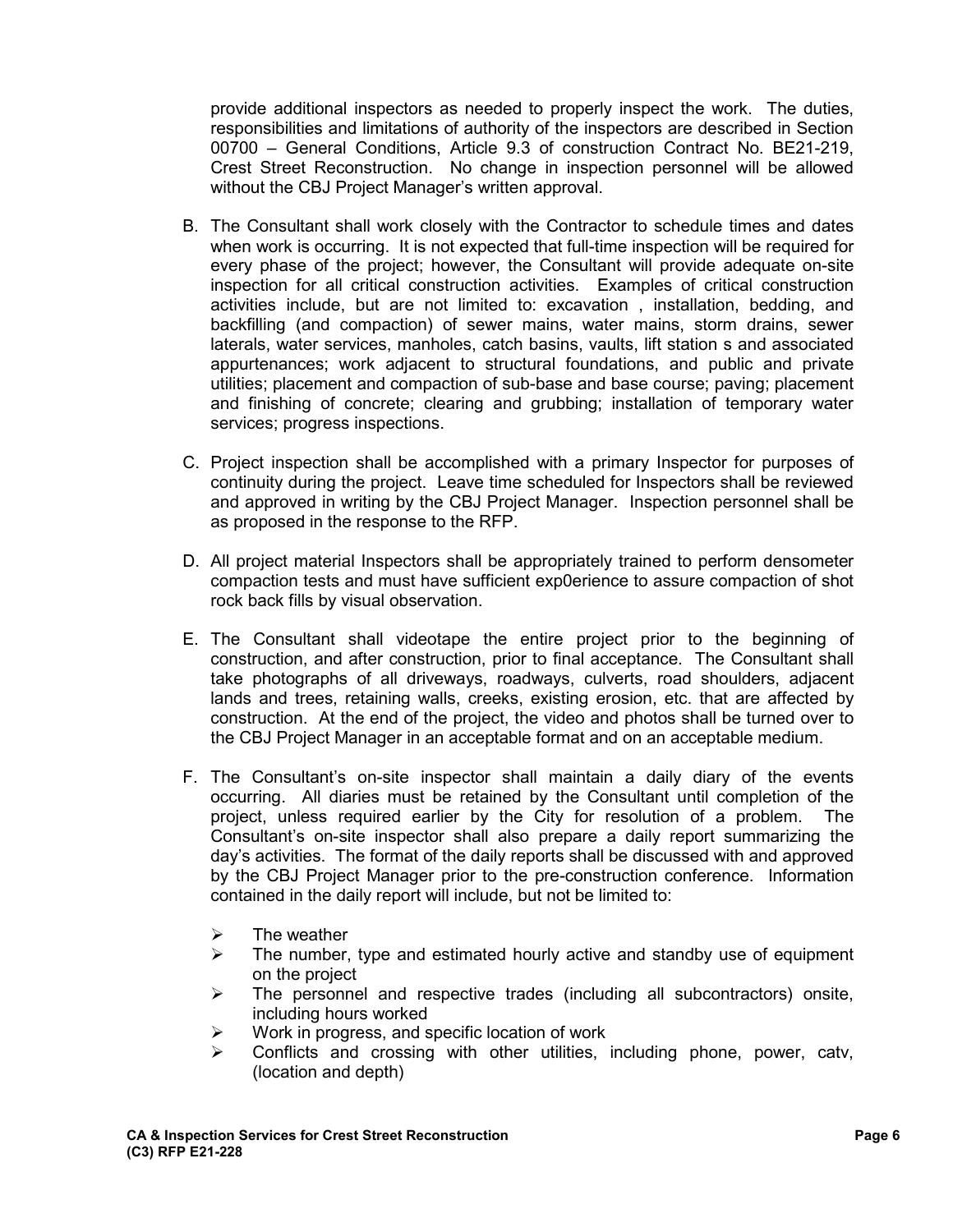- Utility personnel on-site, and hours worked; (CBJ and/or private utility companies)
- $\triangleright$  Visitors on-site
- $\triangleright$  Subcontractors working on site
- $\geq$  Inspectors on-site<br> $\geq$  Problems encount
- Problems encountered by the Contractor
- $\triangleright$  Problems encountered by the inspector
- $\geq$  Inspector's on-site hours<br> $\geq$  Pav item quantities instal
- Pay item quantities installed each day and approximate location
- $\triangleright$  List of extra work items
- $\triangleright$  Material testing reports

One copy of the daily report shall be furnished to the CBJ on a daily basis by email or fax.

**IF T&M:** At the end of each week, the Consultant shall provide to the CBJ Project Manager in writing, either by email or faxed letter, a report summarizing the total hours worked for that week, along with a cumulative total of Time and Materials Consultant charges for the project.

- G. The Inspector shall observe all required erosion control features on a daily basis and ensure compliance with the Storm Water Pollution Prevention Plan (SWPPP). The inspector shall immediately notify the contractor and the CBJ Project Manager through a "deficiency notice" of any features which are not in place and functional or are in danger of becoming non-functional, or non-compliant with SWPPP conditions. This section does not relieve the Contractor from their responsibility for all erosion control. The Inspector shall check the Contractor's SWPPP for updates weekly, and notify CBJ if the SWPPP updates are not made by the Contractor.
- H. The Consultant's on-site Inspector shall have a working cellular phone within personal reach at all times during the project's construction. The number will be available to the public.
- I. The Consultant shall provide all necessary supporting activities for inspection. This includes such items as bonuses to employees, transportation, overtime, secretarial support, per diem, final assembly of records for audit by those providing funding, etc.

### **Materials Testing**

A. The Consultant shall see that all necessary testing is completed properly and in a timely manner, and that any unsatisfactory materials or work are replaced or corrected. The frequency of materials testing shall be in accordance with the CBJ "Materials Sampling and Testing Frequency Guide." Any modifications to the CBJ guide shall be discussed with and approved by the CBJ Project Manager prior to testing. The testing may be done by the Consultant's own forces, or by utilizing a commercial materials testing firm employed by the Consultant. The project Inspector shall obtain samples as required for testing. All materials shall be sampled, tested and approved prior to final acceptance. Compaction of native material, trench backfill, subbase, base, and asphalt concrete shall be documented by an approved testing method. If the imported subbase is more than 12-inches in depth, the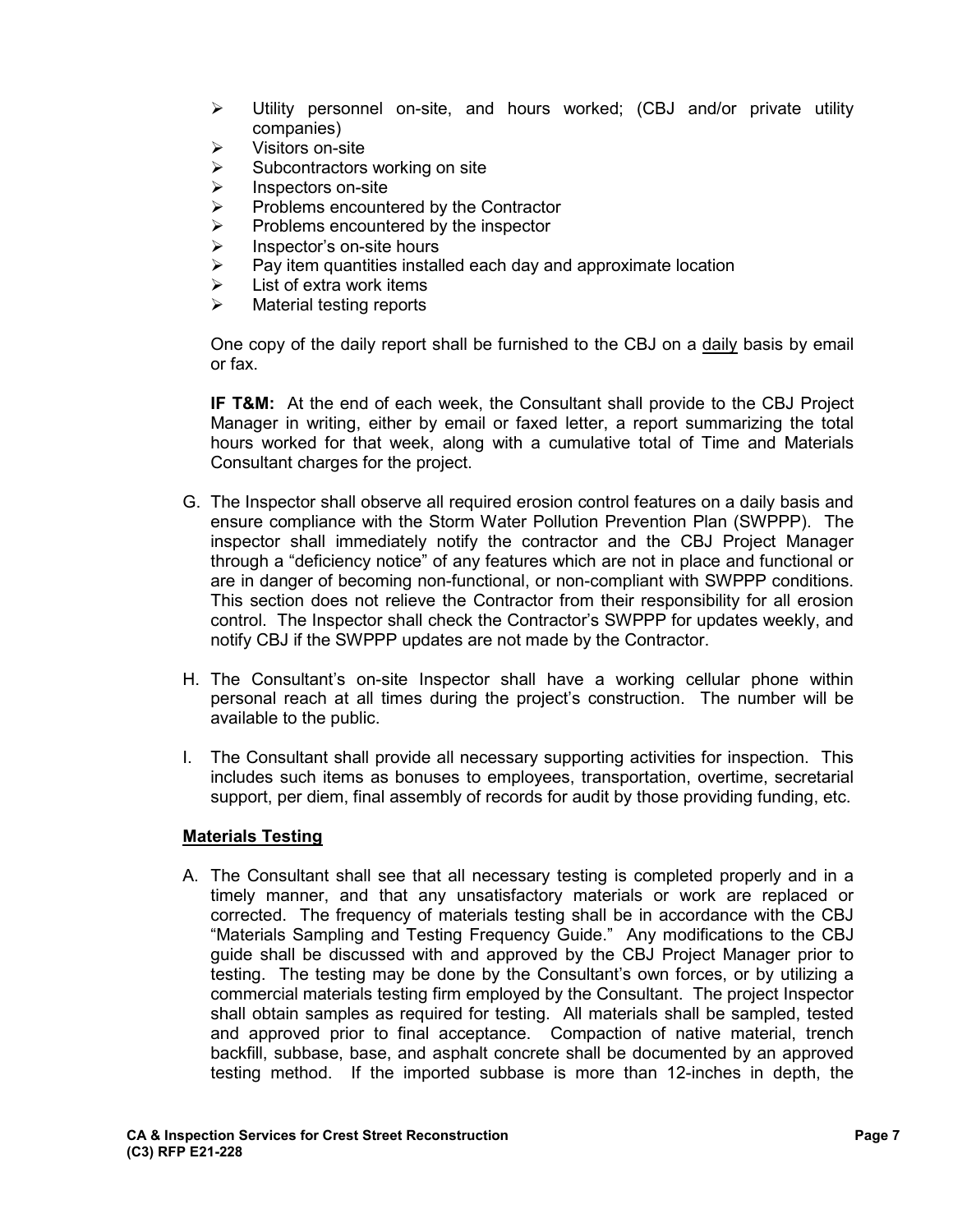material shall be tested at depths not exceeding 12 inches. Minimum field tests for concrete include, but are not limited to, air, slump, and 28-day cylinder breaks.

- B. A copy of all test reports and results shall be submitted to the CBJ Project Manager by fax or email when they are received by the Consultant. Additionally, Consultant shall submit a summary of test reports, results and calculations in the form of a spreadsheet or database at the end of each month, unless requested earlier by the CBJ Project Manager.
- C. Notification of test results not meeting the standards shall be submitted to CBJ immediately, and careful consideration made as to stopping work until further testing (of site, i.e., at the plant, at the material stockpile, etc.) shows that the material is within specification. The Consultant shall work with the CBJ Project Manager to determine the appropriate course of action.

#### **Quality Control**

The Consultant will review all submittals and shop drawings to assure conformance with the Drawings, Specifications, and design intent.

Any work performed which deviates from the Drawings and Specifications shall be brought to the Contractor's attention at once. If corrections are not immediately made, the Inspector shall deliver a written "deficiency notice" to the Contractor along with the notification that uncorrected work will not be accepted by the CBJ. A copy of the Notice of Deficiency will be immediately sent to the CBJ Project Manager.

The Consultant is responsible for certifying that each item or section of the work was completed in accordance with the Drawings and Specifications prior to such item or section being covered by other work. By signing each pay request, the Consultant will certify to the CBJ Project Manager that each included item or section of the work was completed in accordance with the Drawings and Specifications.

Any work beyond or deviating from that covered by the Drawings and Specifications must be authorized by a properly executed Change Order. Change Orders are to be submitted only for:

- $\triangleright$  Changed conditions of site
- $\triangleright$  Design errors and/or omissions
- $\triangleright$  City directive
- $\triangleright$  Contractor's request: ONLY when clear benefit to the City results, usually cost reduction

All Change Order work must be approved by the CBJ in writing before the Change Order work begins. If there is not sufficient time to obtain a signed Change Order before the work must be accomplished, a Field Order shall be used with the CBJ approval. Any additional work authorized by the Consultant without following the proper Change Order or Field Order procedures may result in the cost of work being charged to the Consultant.

The Consultant is responsible for all administration and inspection required to expedite and execute necessary Change Order work, including, but not limited to,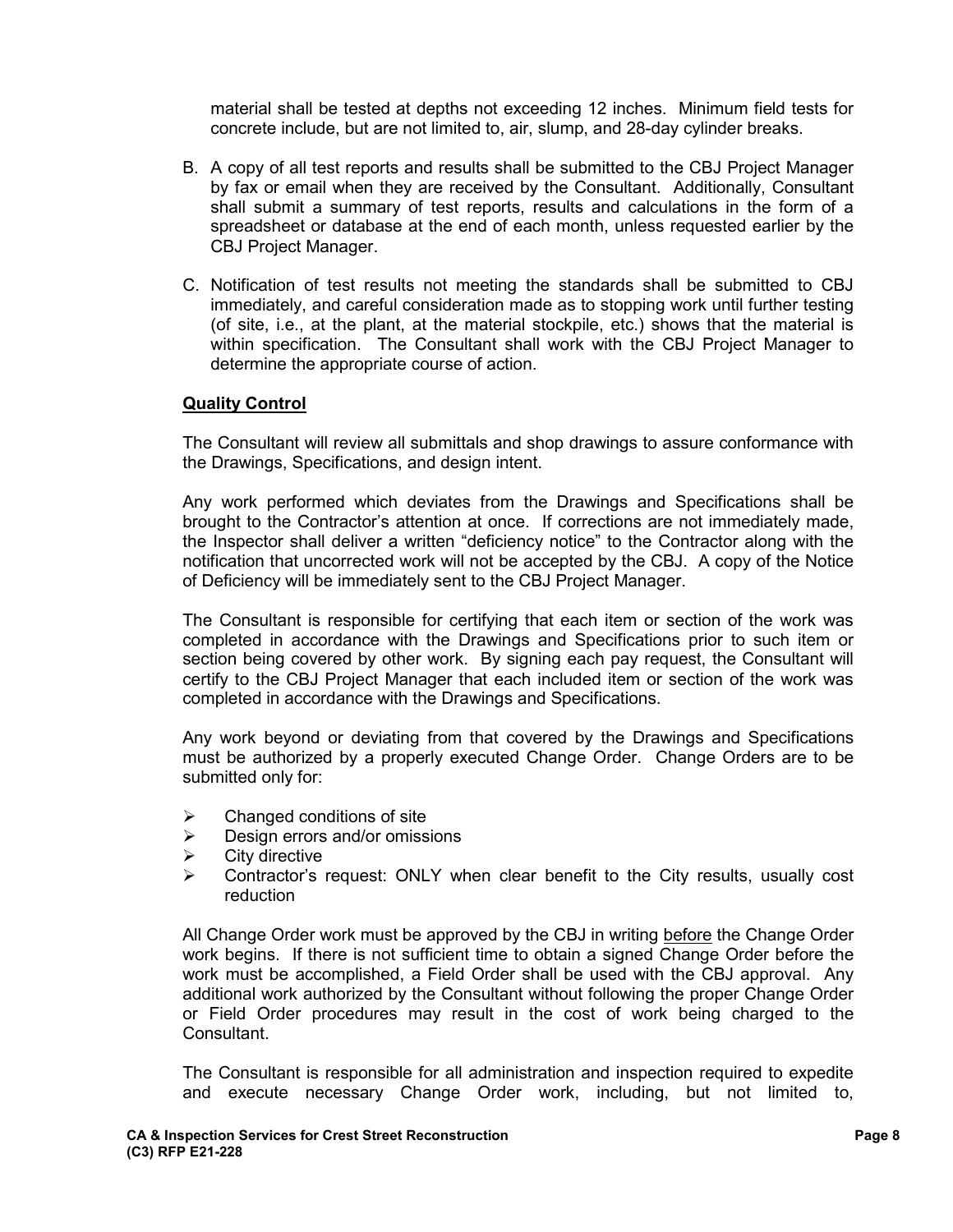correspondence, Contractor fee negotiations, documentation of Contractor's time and materials reports, Change Order forms, and support of need for the change.

# **Project Cost Control**

The Consultant shall prepare all necessary documents to support periodic pay estimates for the work accomplished by the Contractor. All payments to the Contractor will be made by the CBJ. The Contractor shall not be paid in full for any item that is not complete, accepted, and available for its intended use. Two weeks prior to submission of a Contractor's request for a progress payment, and if the services is requested by the CBJ Project Manager, the Consultant shall provide to the CBJ a reasonably accurate draft of the progress payment estimate which will be needed to cover the Contractor's progress payment.

# **Project Schedule Control**

The Consultant will see that the Contractor submits a construction schedule and plan of operations as required in Section 01010 – Summary of Work of the Contract Documents and meets those schedules, or revises them as necessary to stay within completion dates, and will notify the CBJ and Contractor of significant schedule changes and foreseeable problems in meeting the completion date.

### **As-Built Drawings**

The Consultant will obtain field as-built measurements. The Consultant will provide upto-date as-built drawings as the project progresses. The final as-built drawings shall be submitted on CD ROM in AutoCAD 2020 format and one signed set in .pdf format, and four (4) sets of signed full size paper copies.

- $\triangleright$  As-Builts shall include: At a minimum the following sheets: cover sheet, legend, abbreviations, general notes, typical sections, details, and plan sheets;
- $\triangleright$  Accurate mapping of utility mains and service locations;
- $\triangleright$  Accurate swing ties for water, sewer, and storm drainage are to include a minimum of two (2) swing ties to service connections, stubs, saddles, corp. stops, sewer and storm drain wyes, utility conflicts, water valves, bends, connections to differing materials, and other items as encountered;
- $\triangleright$  Sewer service wyes may be measured along the sewer line run and clearly shown as a distance from the downstream manhole;
- $\triangleright$  Swing ties shall be measured from permanent prominent objects, fire hydrants, building corners, etc. Property corner monuments, fences, and trees shall not be used;
- $\triangleright$  Swing ties shall not exceed 100' except in extreme cases as approved by the City in advance;
- $\triangleright$  Drawings shall be produced in a clear legible format with small scale (zoomed in) views as necessary for illustrating areas of high detail. Drawings shall include all utilities on a single sheet;
- $\triangleright$  Drawings shall be layered with swing ties for each utility on its own layer (i.e., water swing tie layer, sewer swing tie layer, storm swing tie layer, conflict swing tie layer, etc.)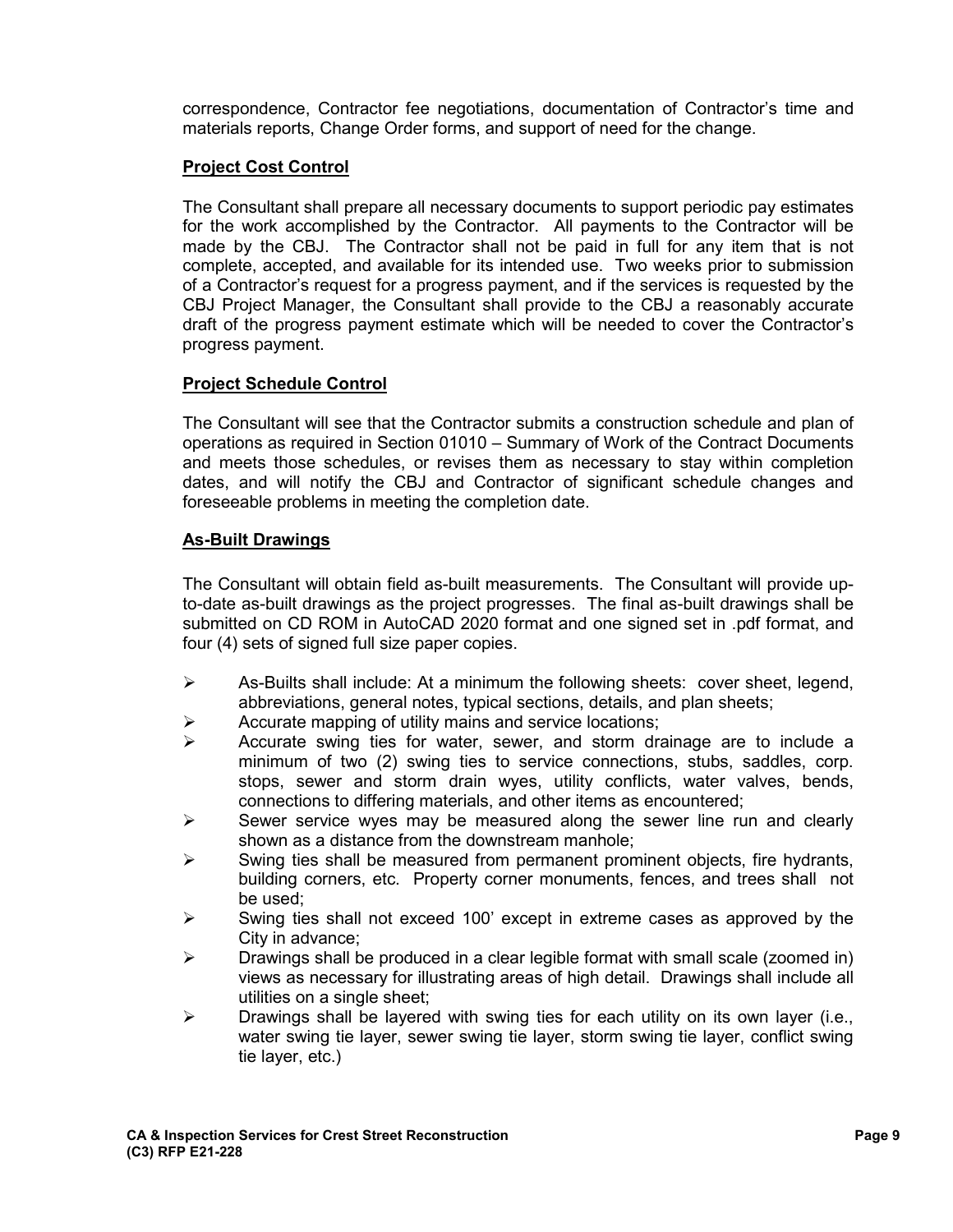All original records shall be furnished to the CBJ Project Manager within 60 days of construction completion. The Consultant shall submit approved final as-built drawings to the CBJ Project Manager before submitting a request for final payment under this Contract.

### **1.3 Completion**

The Consultant's contract performance period will depend on the Contractor's schedule, which will depend on the time allowed in the construction contract to accomplish the work. This time can be changed by a formal Change Order. The Contractor may elect to accelerate the work, thus shortening the performance period.

The Consultant's contract performance period will extend beyond the completion date of the construction contract, since the Consultant's duties include preparation of the final Change Order and submitting the final pay estimate and as-builts, as well as organizing all project documentation and delivering same to the CBJ.

All services shall be completed by August 31, 2022.

# **1.4 Background**

Juneau is Alaska's Capital City. The CBJ municipal offices are located at 155 South Seward Street, Juneau, Alaska 99801. The Engineering Department is located on the 3rf Floor of the Marine View Center, 230 South Franklin Street, Juneau, Alaska.

### **1.5 Questions**

Questions regarding this proposal should be directed to:

Greg Smith, Contract Administrator City and Borough of Juneau ENGINEERING DEPARTMENT<br>Marine View Center - 3<sup>rd</sup> Floor

Marine View Center – 3<sup>rd</sup> Floor **email:** [Greg.Smith@juneau.org](mailto:Greg.Smith@juneau.org)<br>130 South Franklin Street **end and Telephone:** (907) 586-0800 ext. 4194 230 South Franklin Street **Telephone:** (907) 586-0800 ext. 4194 **Fax:** (907) 586-4530

Office hours are 8:00 a.m. to 4:30 p.m. local time, Monday through Friday.

### **1.6 Standard Contract Language**

Attached to this RFP is the CBJ's standard contract (Attachment 1) which should be carefully reviewed by proposers, as it is the form of agreement that the CBJ intends that the selected Consultant sign in the event of acceptance of its proposal.

### **2.0 Rules Governing Competition**

### **2.1 Pre-Proposal**

Proposers should carefully examine the entire RFP and any addenda thereto, and all related materials and data referenced in the RFP. Proposers should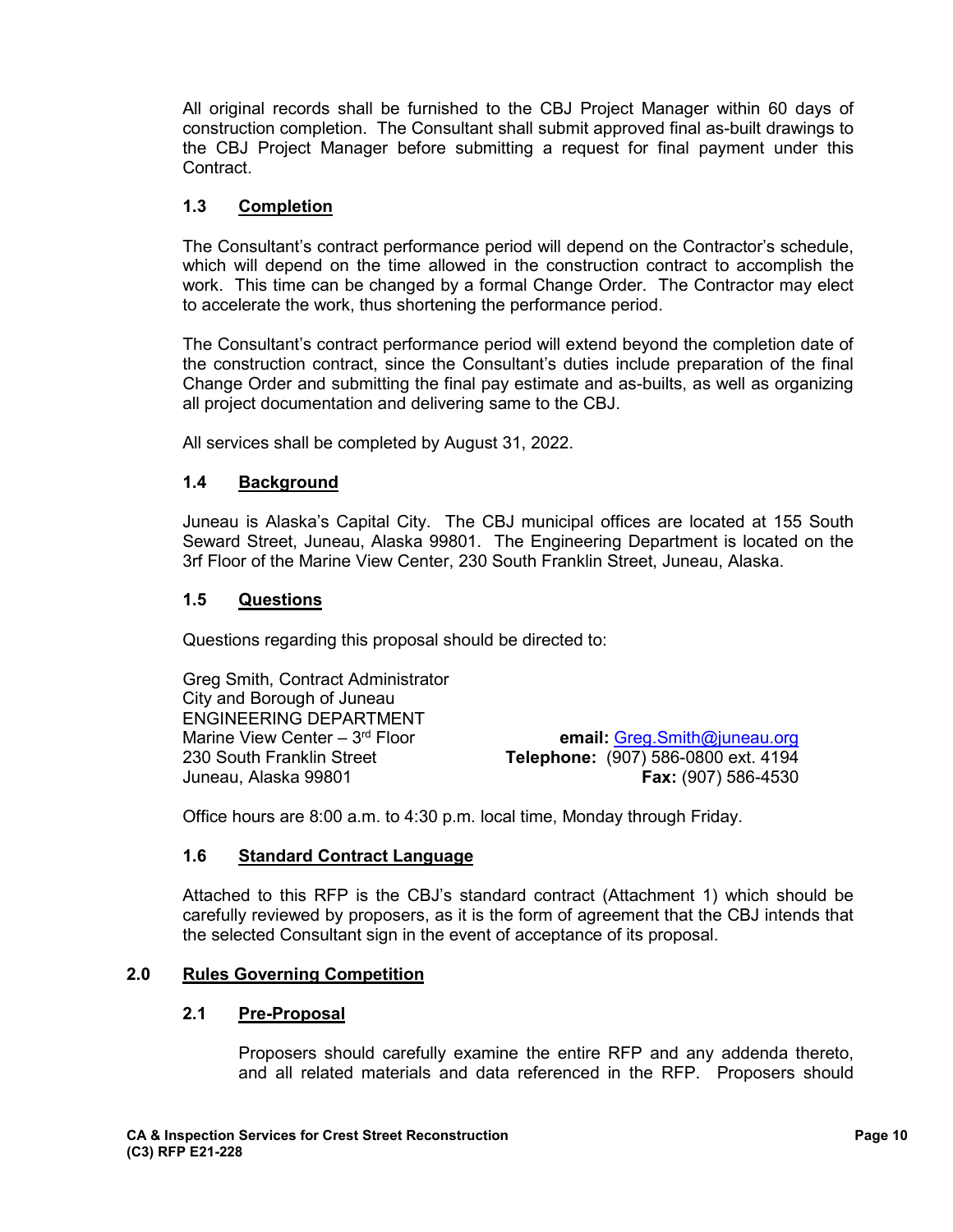become fully aware of the nature of the services requested and the conditions likely to be encountered in performing the services.

### **2.2 Proposal Development**

The content of proposals will be kept confidential until the selection of the Consultant is publicly announced. All materials submitted in response to this RFP will become the property of the CBJ. Proposals shall be retained for the official files of the Engineering Department and will become public record after announcement of the successful Proposer. The CBJ reserves the right to reject any or all proposals. Proposals are to be prepared in such a way as to provide a straightforward, concise delineation of the Proposer's capabilities to satisfy the requirements of this RFP. Emphasis should be concentrated on conformance to the RFP instructions, responsiveness to the RFP requirements, and on completeness and clarity of content.

This solicitation does not commit CBJ to select any Consultant(s) for the requested services. All costs associated with the respondents' preparations, submission and oral presentations (if applicable) shall be the responsibility of the Proposer.

Submission of a proposal indicates acceptance by the proposer of all the terms, conditions and specifications contained within the RFP. Proposals must be received no later than the date and time specified in the cover letter. Proposals not received by the date and time specified in the cover letter will not be considered.

### **2.3 Disclosure of Proposal Contents**.

The City and Borough of Juneau, a municipal corporation and political subdivision of the State of Alaska, is subject to the Alaska Public Records Act codified at AS 40.25.100-220, and the public records provisions in the CBJ Charter, section 15.7. The contents of proposals submitted in response to this RFP will be kept confidential until the top ranked proposer is announced. Immediately following announcement, all proposals become public information. Trade secrets and other proprietary data contained in a proposal may be held confidential, to the extent allowed by law, by the Purchasing Officer, upon request in writing by a proposer. Material considered confidential by the proposer must be clearly identified and marked (page, section, etc) by the proposer, and the proposer must include a brief statement that sets out the reasons for confidentiality. Marking the entire proposal confidential is not acceptable and may be cause for the City to reject your proposal as nonresponsive.

### **3.0 PROPOSAL CONTENT REQUIREMENTS**

The response to this RFP shall be in letter form, not more than seven (7) numbered pages in length. The information requested below should be organized in the manner specified in order to achieve a uniform review process and obtain the maximum degree of comparability for the Selection Committee.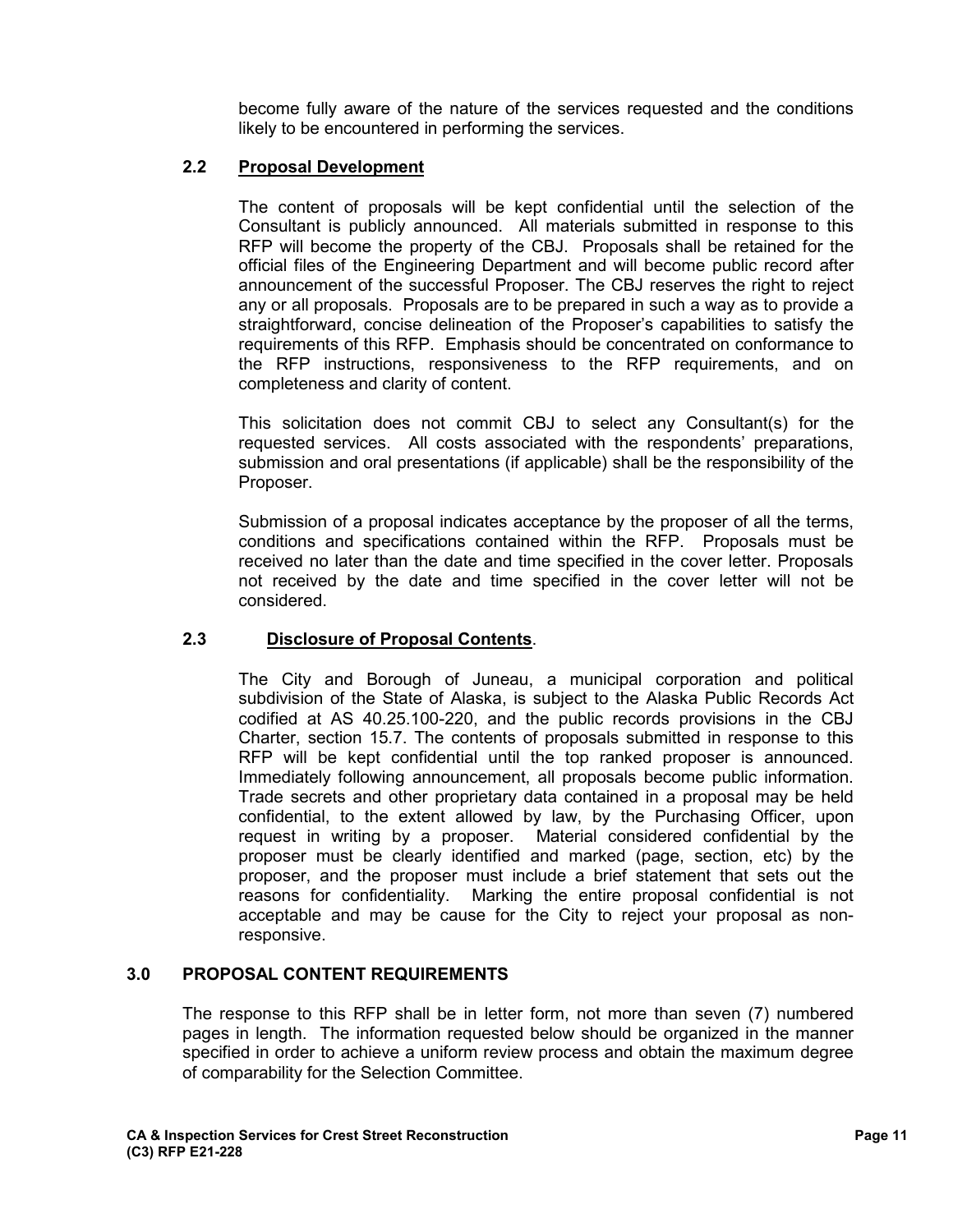- o Proposed Method to Accomplish the Project: Proposal shall demonstrate an understanding of the requested scope of services. Include proposed work schedule and methodology for accomplishing the project, showing insight to the specific details of the project.
- o Organization and Capacity of the Firm: Identify the consultant team proposed for this project and demonstrate their ability to perform the desired services within the established schedule. The proposal should discuss the current workload of staff proposed for the requested services.
- $\circ$  Firm's Representation: The proposal shall specify readily available personnel to accomplish the desired services. Key personnel shall be named, their roles within the project clearly identified and the specific hourly rate or job class that each of the key personnel will be billed for this project. Other project commitments of key personnel shall also be identified. The level of involvement should be displayed in a way which is consistent with the scale of the project. The qualifications of personnel shall be included.
- o Firm's Experience with Similar Projects: Proposal should include a list of projects of similar scale and scope, succinctly described, that were worked on by the people proposed for this project.
- $\circ$  Firm's Hourly Rates: Evaluation will include the hourly rates of pay for personnel to be used on this project. Hourly rates shall include all markups and multipliers. Include a list of reimbursable expenses typical for this type of project. Review the Standard Contract regarding allowable reimbursables.
- o Quality of the Proposal: Evaluation will include the clarity and professional quality of the document(s) submitted.
- $\circ$  Licenses: Professional Engineer registration in the State of Alaska at the time of proposal submission is required (Alaska Statute 08.48.281). If a corporate license is held, the professional licensed in the State of Alaska (in order to obtain a corporate license) must be in responsible charge of the project, as well as the professional stamping the work. All survey work involving property or boundary surveys must be stamped by a Professional Land Surveyor licensed in the State of Alaska. All reports prepared by a registered professional licensed in the State of Alaska must be stamped by the registered professional. The proposal must include a statement indicating that all required corporate, all required professional occupational licenses and all other necessary licenses/certifications are currently held. License/certification numbers must be provided.
- o Acknowledge Receipt of All Addenda: Failure to acknowledge addenda may result in the proposal being considered non-responsive and subject to rejection.
- o Juneau Proposer according to SECTION 7.0.
- $\circ$  Resumes: Resumes may be attached to the proposal as appendices and will not be included in the page count for proposals. *Limit resume length to one page per person.*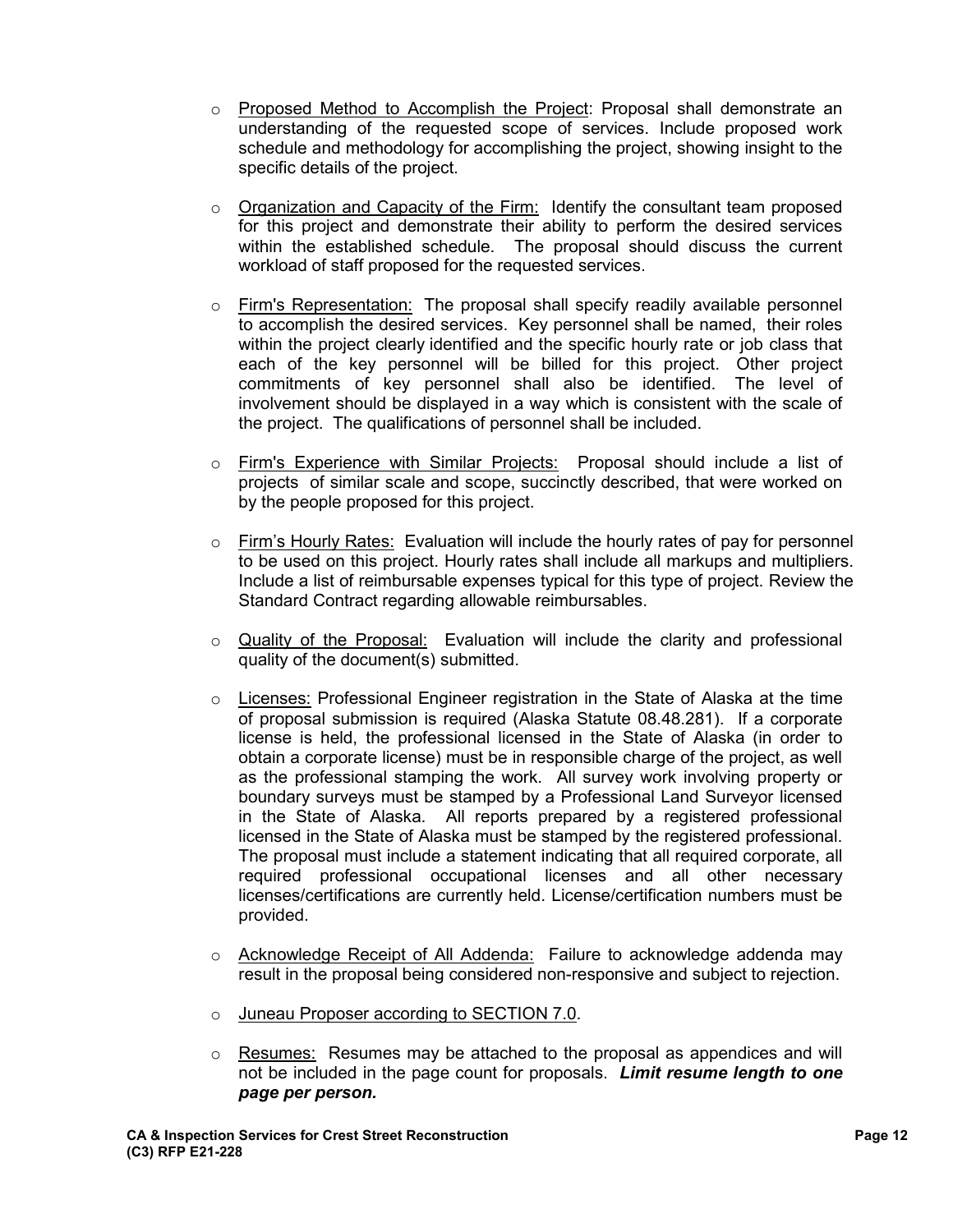# **4.0 EVALUATION OF PROPOSALS**

#### **4.1 Criteria**

Proposals will be evaluated and scored, using the criteria on the EVALUATION/RANKING page, found at the end of this document, in order to ascertain which proposal best meets the needs of the CBJ. The items to be considered during the evaluation and the associated point values are located on the EVALUATION/RANKING sheet at the end of this RFP.

#### **4.2 Evaluation Data**

The evaluation Data discussed below is the presented in an effort to delineate what criteria will be used to score proposals. Please do not include a separate section in your proposal for Evaluation Data. Much of the information discussed and requested below should be included in the proposal as part of the Proposal Content Requirements discussed in SECTION 3.0 of this RFP.

- 4.2.1 Proposed Method to Accomplish the Project
	- a. Proposer exhibits a complete understanding of the project and requested deliverables; **10%**.
	- b. Proposer identifies general or specific problems that may be encountered during the project and states how they intend to handle the identified situations; **15%**.
	- c. Proposer explains how they will ensure that the inspection services they provide for this project meet CBJ's quality expectations; **10%**.
- 4.2.2 Organization, Capacity of Firm and Personnel Qualifications
	- a. Proposer's organization and the ability to perform the desired services within the established schedule; **10%**.
	- b. Proposer's experience and performance with similar projects; **10%**.
- 4.2.3 Relevant Experience and Past Record of Performance
	- a. Proposed team members' qualifications; **10%**.
	- b. Record of team performance; **15%**.
	- c. Team efficiency; **5%**.

#### 4.2.4 Firm's Hourly Rates

Evaluation will be made on the proposed hourly rates of pay for personnel to be used on this project; **5%**.

#### 4.2.5 Quality of the Proposal

Is proposal clear and concise? Is proposal responsive to the needs of the project? Evaluation will include the clarity and professional quality of the document(s) submitted; **5%**.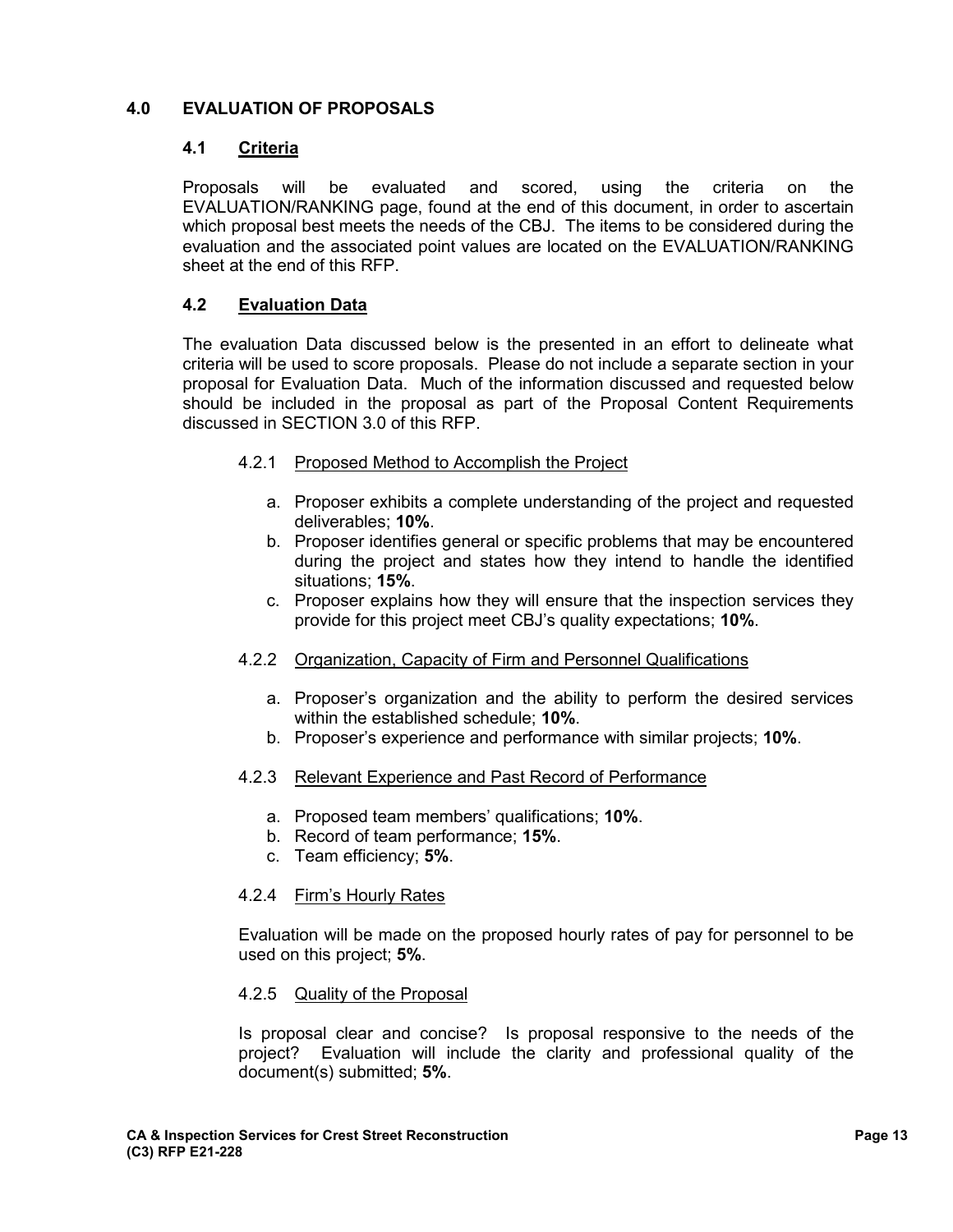# 4.2.6 Juneau Proposer according to **SECTION 7.0**

Prime Consultant meets Juneau Proposer requirements as stipulated in Section 7.0 – Juneau Proposer Points; **5%**.

### **4.3 Evaluation Process**

Evaluation of the proposals will be performed by a committee selected by the City and Borough of Juneau. The intent of the CBJ is to make award based on written proposals.

#### **5.0 SELECTION AND AWARD**

An evaluation committee will review, evaluate, score and rank proposals, in accordance with criteria identified below and the Evaluation/Ranking sheet located at the end of this RFP. Clarification of submitted material may be requested during the evaluation process. Interviews by telephone with top ranked Proposers may also be conducted at the discretion of the evaluation committee. If necessary, in-person interviews will be conducted. Finalists will be notified and informed of interview requirements. In the event of a tie in the ranking totals, only the raw scores of the Proposers who are tied will be totaled to determine the appropriate ranking. The successful Proposer will be invited to enter into contract negotiations with CBJ. Upon conclusion of successful negotiations and compliance with any pre-award obligations, award will be made in the form of a contract and a purchase order, if appropriate, will be sent to the Consultant. If an agreement cannot be reached during the negotiation process, the City will notify the Proposer and terminate the negotiations. Negotiations may then be conducted with the next Proposer in the order of its respective ranking.

### **6.0 INSURANCE REQUIREMENTS**

The insurance requirements for this project are specified in Attachment 1 – Sample Contract, under Appendix C.

### **7.0 JUNEAU PROPOSER POINTS**

Juneau proposer points shall be awarded if the Proposer is determined to be a "Juneau proposer" meeting the criteria of CBJ's Purchasing Ordinance 53.50, Section 53.50.010. CBJ Ordinance 53.50 can be viewed electronically at the following internet address: [www.juneau.org/law.](http://www.juneau.org/law) *Note: The criteria for meeting Juneau Proposer requirements have changed. Please review the new requirements and contact the CBJ Engineering Department or Purchasing Division with any questions.* 

A paper copy of the CBJ Purchasing Ordinance is available upon request from the CBJ Engineering Department or Purchasing Division.

### **8.0 PROTESTS**

The protest period begins with the posting of a notice of apparent successful proposer, in the CBJ Purchasing Division.

Protests shall be executed in accordance with CBJ Ordinance 53.50.062 PROTESTS and 53.50.080 ADMINISTRATION OF PROTEST. Copies of the ordinances describing protest procedures are available from the CBJ Purchasing Division, 155 South Seward Street, Juneau,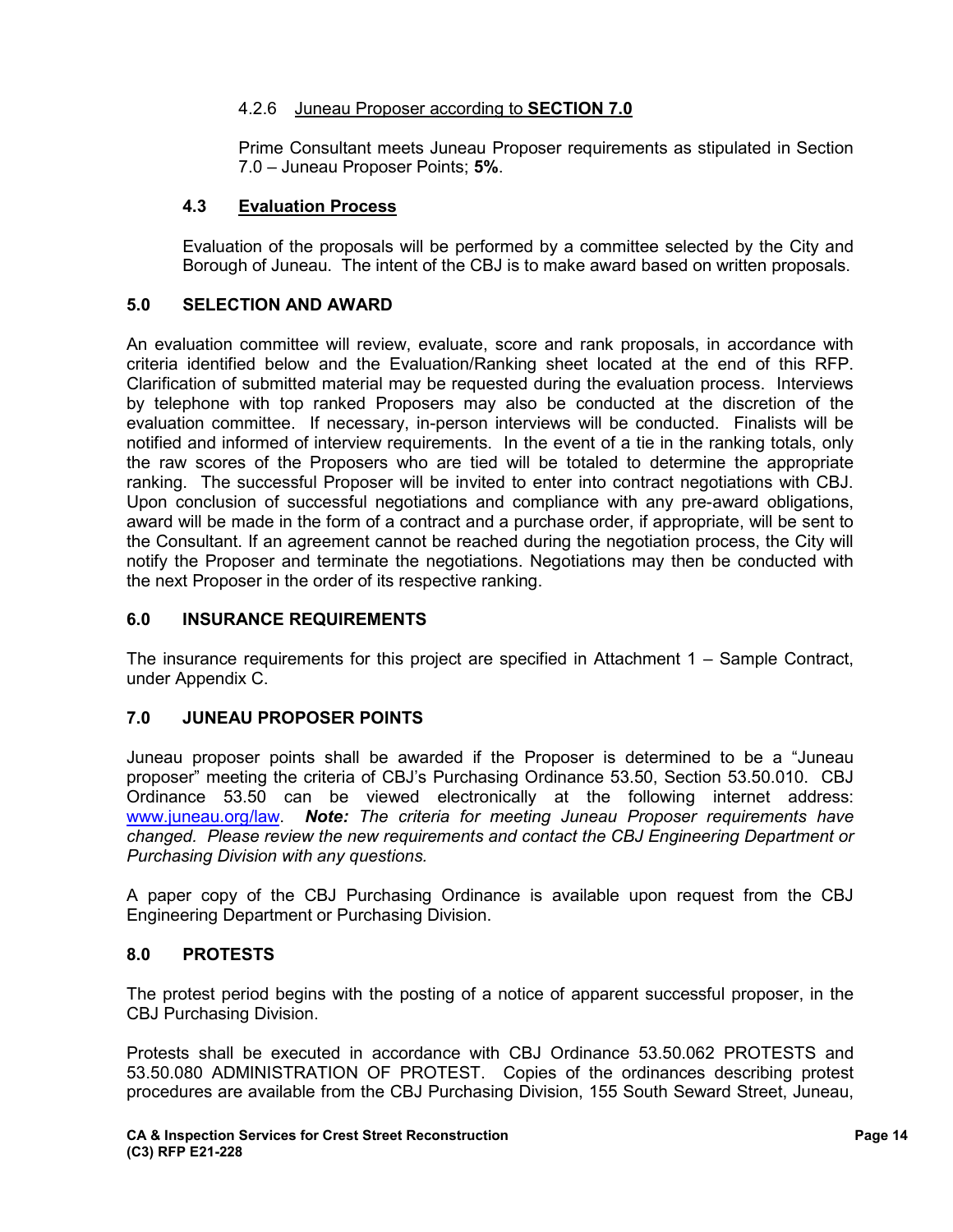Alaska. Questions concerning protests or protest procedures should be directed to the CBJ Purchasing Officer at 907-586-5215 ext. 4071. CBJ Ordinance 53.50 can be viewed electronically at the following internet address: [www.juneau.org/law.](http://www.juneau.org/law)

### **9.0 CONSULTANT'S GOOD STANDING WITH CBJ FINANCE DEPARTMENT**

Consultants must be in good standing with the CBJ prior to award, and prior to any contract renewals, and in any event no later than *seven business days* following notification by the CBJ of intent to award. **Good standing** means: all amounts owed to the CBJ are current and the Consultant is not delinquent with respect to any taxes, fees, assessment, or other monies due and owed the CBJ, or a Confession of Judgment has been executed and the Consultant is in compliance with the terms of any stipulation associated with the Confession of Judgment, including being current as to any installment payments due; and Consultant is current in all CBJ reporting obligations (such as sales tax registration and reporting and business personal property declarations). Failure to meet these requirements may be cause for rejection of your proposal. To determine if your business is in good standing, or for further information, contact the CBJ Finance Department's Sales Tax Division at (907) 586-5215 for sales tax issues, Assessor's Office at (907)586-5215 for business personal property issues, or Collections Division at (907) 586-5215 for all other accounts.

#### *Note: Juneau Proposer preference (7.0) has requirements regarding a firm's good standing with the City at the time a proposal is submitted. Please review the Purchasing Code cited.*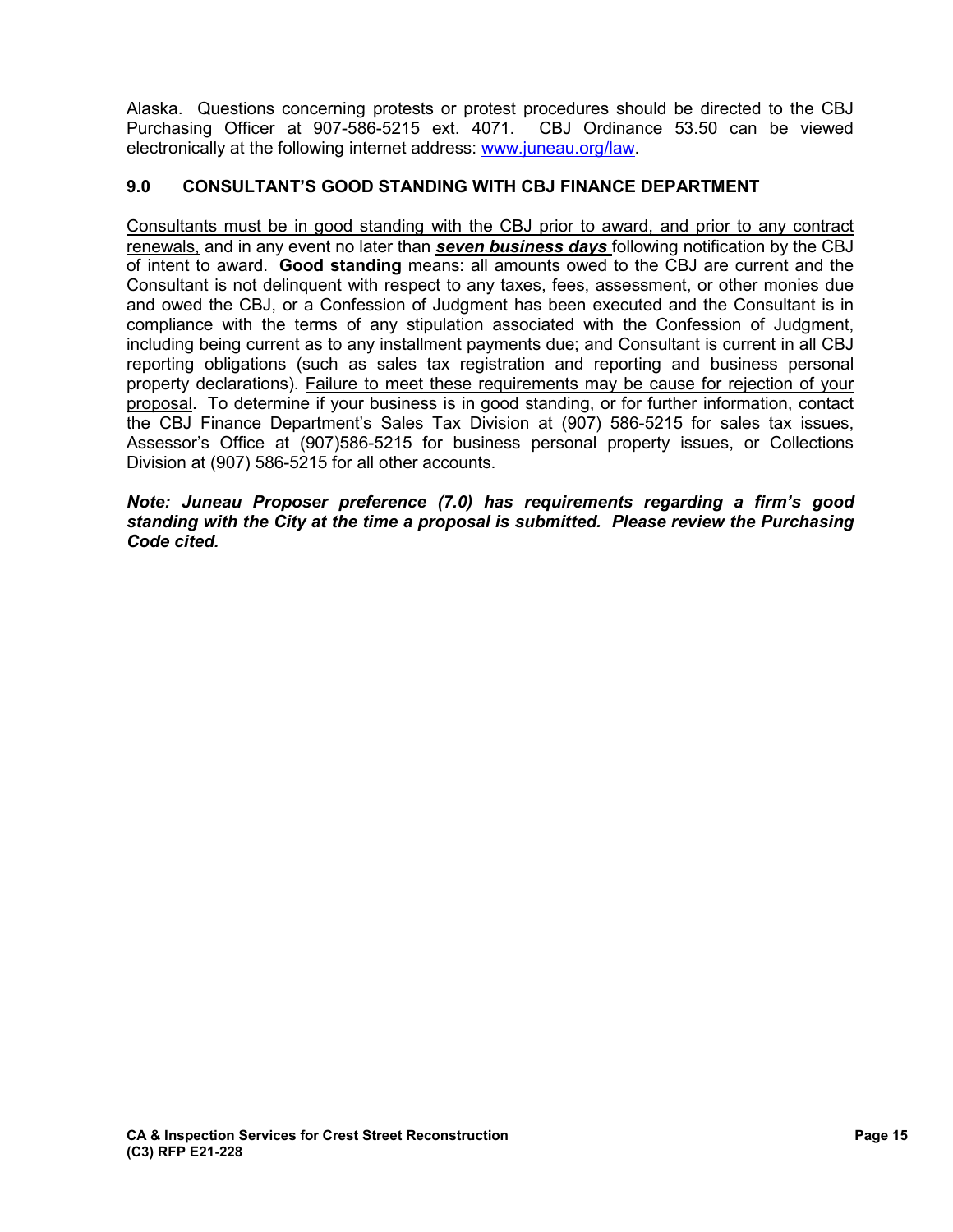#### PROPOSAL EVALUATION FORM CONSULTING FIRM:

| Section            | Criteria - Per SECTION 4.2 of RFP                                                                                                   | Criteria<br>Weight | Outstanding<br>(10 points) | <b>Adequate To Good</b><br>(67 or 8 points) | <b>Marginally Acceptable</b><br>(3 or 4 points) | Unacceptable<br>(0 or 1 point) | <b>Sub Total</b> |
|--------------------|-------------------------------------------------------------------------------------------------------------------------------------|--------------------|----------------------------|---------------------------------------------|-------------------------------------------------|--------------------------------|------------------|
|                    |                                                                                                                                     |                    |                            |                                             |                                                 |                                |                  |
|                    | 4.2.1 Proposed Method to Accomplish the Project.<br>Proposer exhibits a complete understanding of the project and                   |                    |                            |                                             |                                                 |                                |                  |
|                    | a. requested deliverables.                                                                                                          | 10                 |                            |                                             |                                                 |                                |                  |
|                    | Proposer Identifies general or specific problems that may be<br>encountered during the project and states how they intend to handle |                    |                            |                                             |                                                 |                                |                  |
|                    | b. the identified situations                                                                                                        | 15                 |                            |                                             |                                                 |                                |                  |
|                    | Proposer explains how they will ensure that the inspection services                                                                 |                    |                            |                                             |                                                 |                                |                  |
|                    | c. they provide for this project meet CBJ's quality expectations.                                                                   | 10                 |                            |                                             |                                                 |                                |                  |
|                    | 4.2.2 Organization and Capacity of Firm                                                                                             |                    |                            |                                             |                                                 |                                |                  |
|                    |                                                                                                                                     |                    |                            |                                             |                                                 |                                |                  |
|                    | a. Organization and ability to perform services within desired schedule                                                             | 10                 |                            |                                             |                                                 |                                |                  |
|                    | b. Proposer's experience and performance with similar projects.                                                                     | 10                 |                            |                                             |                                                 |                                |                  |
|                    | 4.2.3 Relevant Experience                                                                                                           |                    |                            |                                             |                                                 |                                |                  |
|                    |                                                                                                                                     |                    |                            |                                             |                                                 |                                |                  |
|                    | a. Proposed team member qualifications                                                                                              | 10                 |                            |                                             |                                                 |                                |                  |
|                    | b. Past record of performance                                                                                                       | 15                 |                            |                                             |                                                 |                                |                  |
|                    | c. Team efficiency.                                                                                                                 | 5                  |                            |                                             |                                                 |                                |                  |
|                    | 4.2.4 Firms Hourly Rates                                                                                                            | 5                  |                            |                                             |                                                 |                                |                  |
|                    |                                                                                                                                     |                    |                            |                                             |                                                 |                                |                  |
|                    | 4.2.5 Quality of Proposal                                                                                                           | 5                  |                            |                                             |                                                 |                                |                  |
|                    | 4.2.6 Juneau Proposer (per Section 7.0)                                                                                             | 5                  |                            |                                             |                                                 |                                |                  |
| <b>GRAND TOTAL</b> |                                                                                                                                     |                    |                            |                                             |                                                 |                                |                  |

#### **Scoring**

No scores using 2, 5, 9 Juneau Proposer Points awarded by Contracts Division = 10 or 0 points Outstanding = 10 Adequate to Good =  $6, 7, 8$ Marginally Acceptable = 3 or 4 Unacceptable or Poor = 0 or 1

Maximum Score Achievable = 1,000 and the second of the second second to the second of the second of the second of the second second second second second second second second second second second second second second second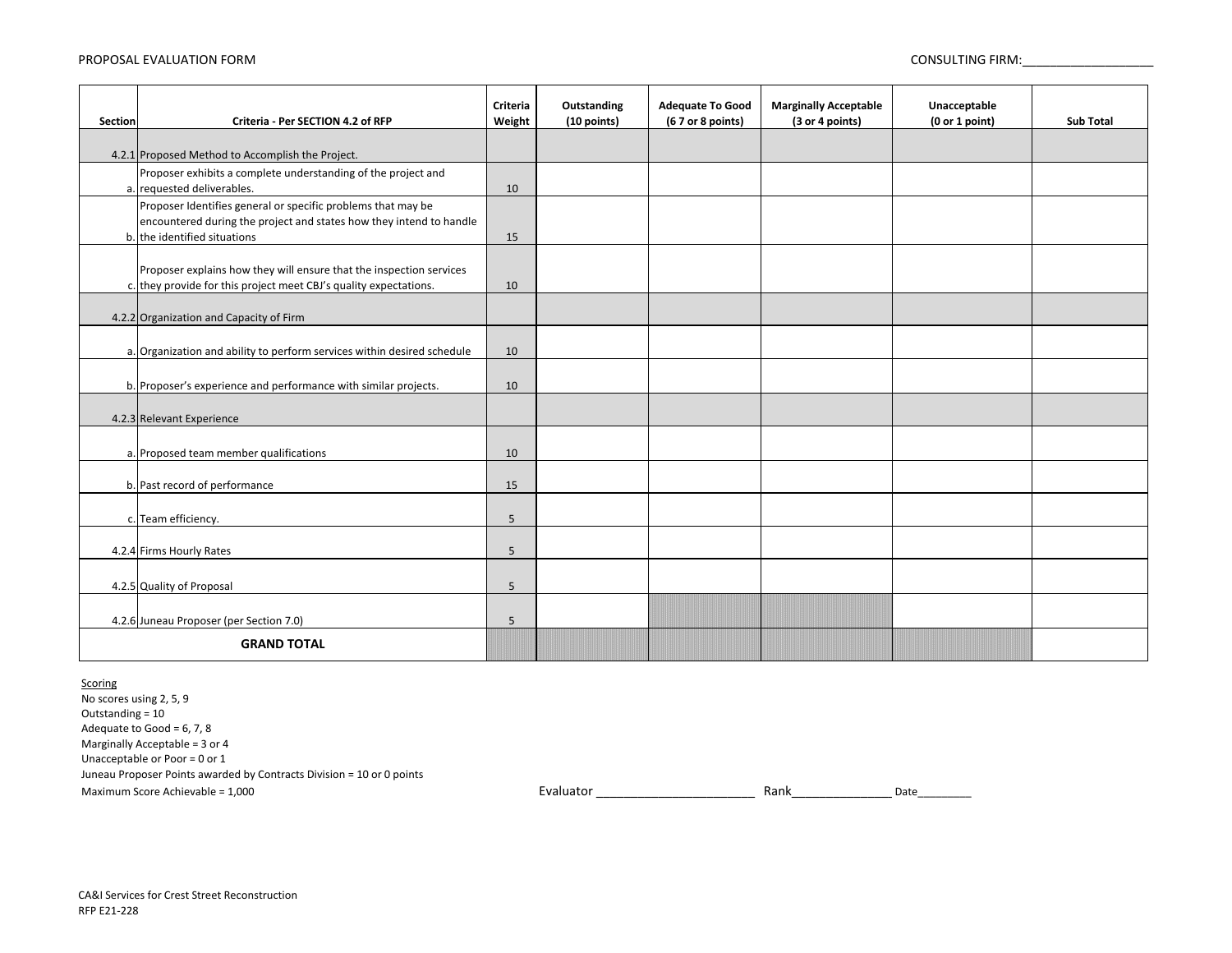

# **ATTACHMENT 1**

#### **PROFESSIONAL SERVICES CONTRACT CONTRACT ADMINISTRATION AND INSPECTION SERVICES FOR CREST STREET RECONSTRUCTION Contract No. RFP E21-228**

**This Agreement** is entered into by and between the City and Borough of Juneau, Alaska ("City"), and  $\frac{\cdot}{\cdot}$  company name  $\frac{\cdot}{\cdot}$  whose address is  $\cdot$  bhone and fax  $\cdot$  ("Consultant"). address is \_\_\_\_\_\_\_\_\_\_\_\_\_\_\_\_\_phone and fax\_\_ ("Consultant").

#### *Witnesseth:*

- **Whereas,** the City desires to engage the Consultant for the purpose of rendering certain professional services, and
- **Whereas,** the Consultant/represents that it is in all respects licensed and qualified to perform such services;//

*Now, Therefore,* the parties agree as follows:

**1. CONTRACTUAL RELATIONSHIP.** The parties intend that an independent Consultant/City relationship will be created by this Contract. City is interested only in the results to be achieved, and the conduct and control of the work will  $\|\phi\|$  solely with the Consultant. Consultant is not considered to be an agent or employee of Gity for  $/$  any purpose, and the employees of Consultant are not entitled to any benefits that City provides for City's employees. It is understood that the City does not agree to use the  $\&$  on sultant exclusively. It is further understood that the Consultant is free to contract for similar services to be performed for others while it is under contract with the City.

**2. SCOPE OF SERVICE.** The Consultant shall carry out in a professional and prudent manner all of the services required by the Contract. These services include all of the services described in Appendix A. Consultant will diligently proceed with the Scope of Services, and will provide such services in a timely manner.

### **3. PERSONNEL, EQUIPMENT, SUPPLIES, AND LICENSES.**

- (A) Except as noted in Appendix A, the Consultant represents that it has or will secure at its own expense all personnel, equipment, and supplies required in performing the services under this Contract.
- (B) All of the services required hereunder will be performed by the Consultant or under its supervision.
- (C) None of the work or services covered by this Contract shall be subcontracted without prior written approval of the Contract Administrator.
- (D) Consultant warrants that it is fully licensed under all applicable local, state, and federal laws to perform the services to be provided hereunder.

Attachment 1 – Standard Contract Contract No. RFP E21-228 for CA&I Services for Crest St Reconstruction with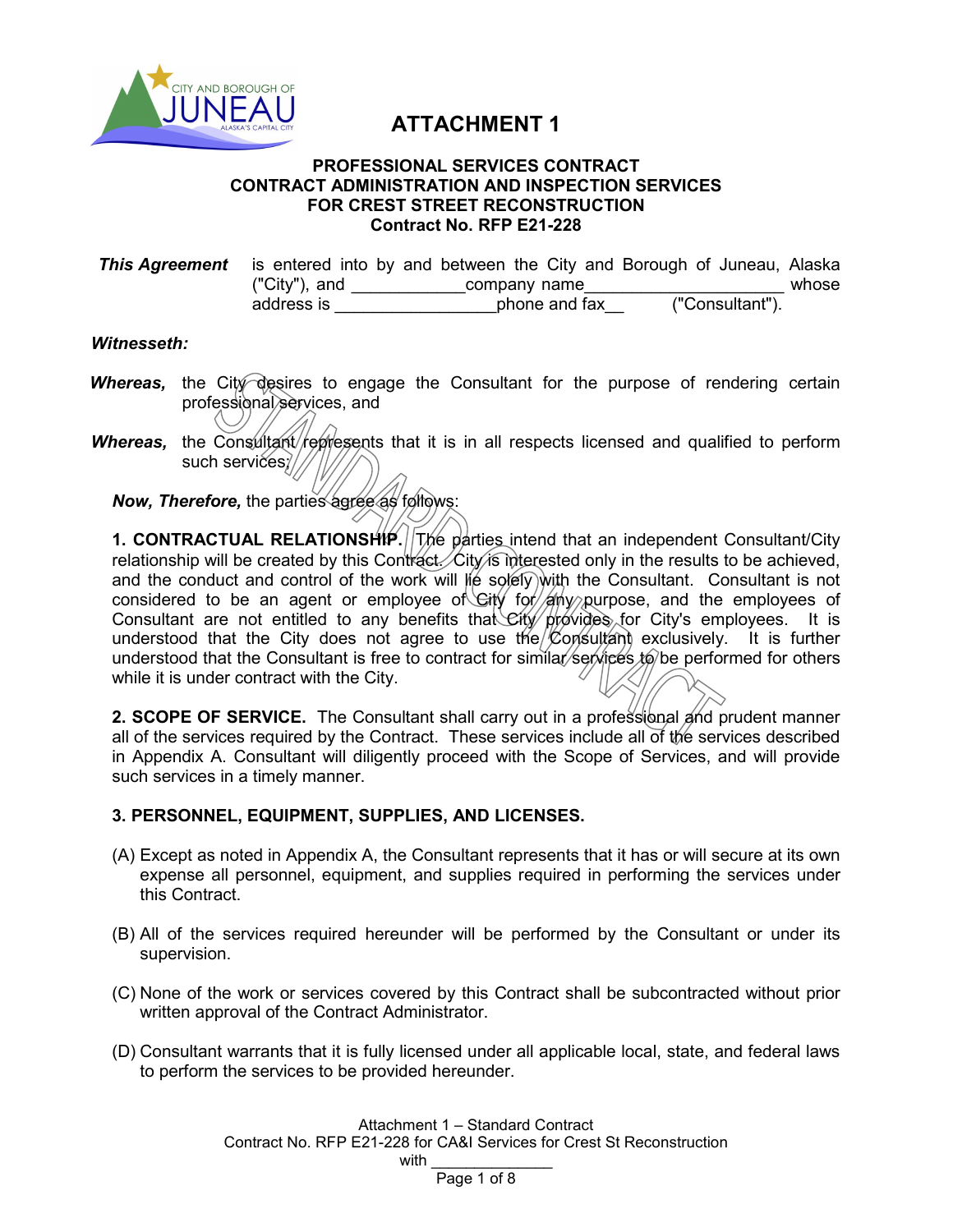**4. TIME OF PERFORMANCE.** The services of the Consultant are to commence after the execution of the Contract and issuance of Notice to Proceed and Purchase Order. All work shall be completed no later than the time specified in Appendix A. Amendment to this Contract may be made upon mutual, written agreement prior to the contract expiration date.

**5. REPORTING.** Except as authorized within Appendix A, the City's primary representative for this Contract shall be Alec Venechuk, PE. The City Manager shall be an alternate representative. The City shall not be liable for Consultant's expenses incurred in reliance on directions received from any other municipal officer or employee. The Consultant's representative shall be

**6. COMPENSATION.** The City agrees to pay the Consultant according to the schedule attached as Appendix B. The Consultant's estimated fee schedule is attached to Appendix B.

**7. TERMINATION OF CONTRACT FOR CAUSE.** If, through any cause, except causes beyond the control of the Consultant, the Consultant shall fail to fulfill in a timely and proper manner its obligations under this Contract; or if the Consultant shall violate any of the covenants, agreements, or stipulations of this Contract, the City shall have the right to terminate this Contract by giving written  $m$  to the Consultant of such termination and specifying the effective date thereof, at least ten days before the effective date of such termination. In that event, all finished or unfinished documents, or other data, in whatever form, prepared by the Consultant under this Contract shall,  $\frac{1}{2}$  the  $\frac{1}{2}$  option of the City, become its property, and the Consultant shall be entitled to receive just and equitable compensation for any satisfactory work completed on such documents and materials, not to exceed the Contract amount.

**8. TERMINATION FOR CONVENIENCE OF CITY.** The City may terminate this Contract at any time by giving written notice to the Consultant of such termination and specifying the effective date thereof, at least thirty days before the effective day of such termination. In that event, all finished or unfinished documents and other materials as described in paragraph 7 above shall, at the option of the City become its property, and the Consultant  $\hat{w}$   $\hat{w}$   $\hat{p}$   $\hat{p}$  an amount not to exceed the sum set forth in Appendix B for work satisfactorily completed on or before the date of termination, less payments of compensation previously made.

**9. CONTRACT AGREEMENT.** All parties mutually agreed to the terms of this Contract. The Contract should not be construed in favor of or against any party. This Contract contains the entire agreement between the parties; there are no other promises, terms, conditions, or obligations other than those contained herein; and this Contract shall supersede all previous communications, representations or agreements, either oral or written, between the parties.

**10. CHANGES.** The City may, from time to time, require changes in the scope of services to be performed under this Contract. Such changes, including any increase or decrease in the amount of the Consultant's compensation, must be mutually agreed upon in writing before they will be regarded as part of this Contract.

**11. EQUAL EMPLOYMENT OPPORTUNITY.** The Consultant will not discriminate against any employee or applicant for employment because of race, color, religion, sex, or national origin.

Attachment 1 – Standard Contract **12. CONFLICTS OF INTEREST.** Consultant agrees that no employee of the City who has exercised or will exercise any authority over the specifications, procurement, supervision or payment for this Contract, and no member of the employee's immediate family, has had or will have any direct or indirect financial interest in this Contract. If the Consultant learns of any such

Contract No. RFP E21-228 for CA&I Services for Crest St Reconstruction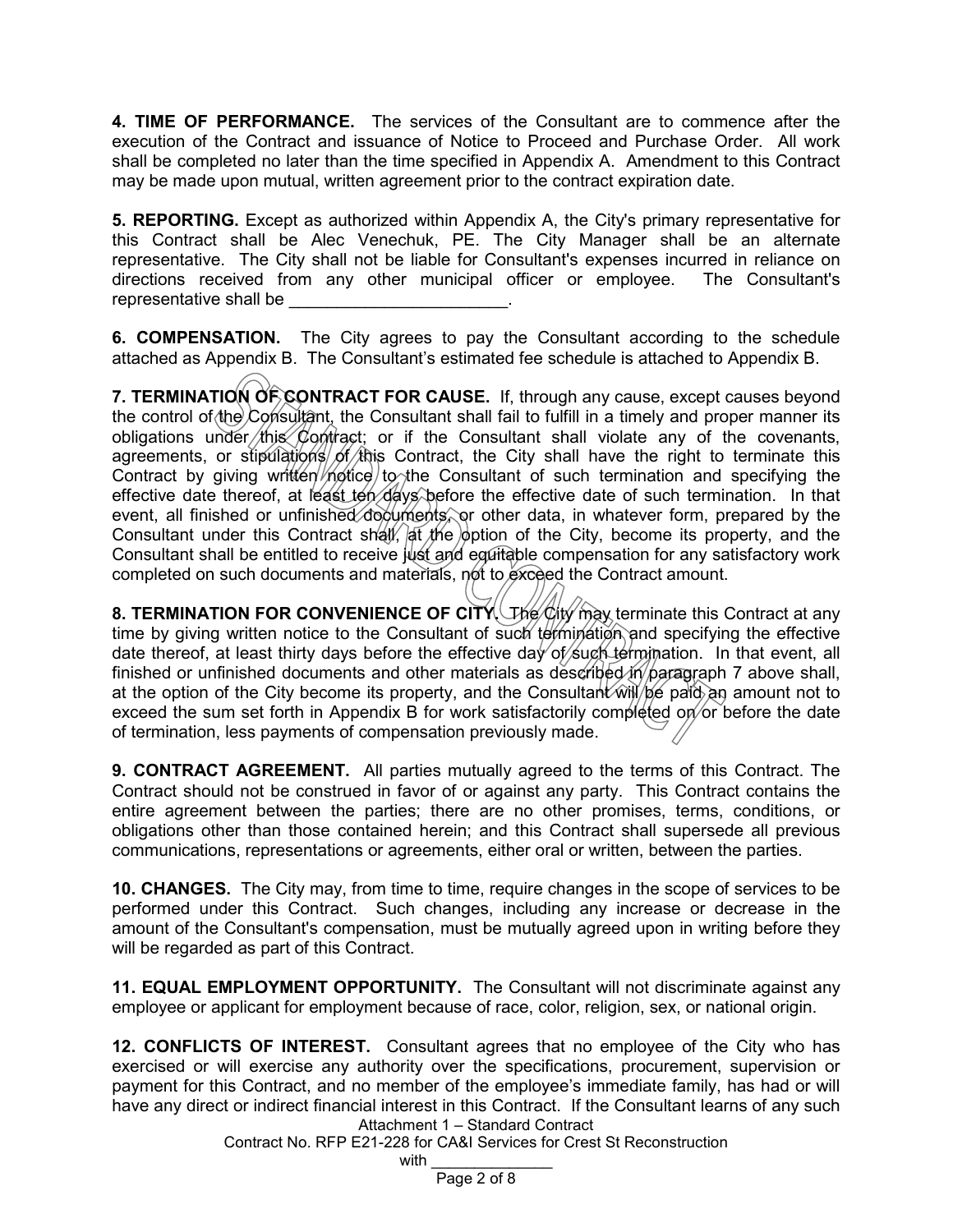interest, the Consultant shall without delay inform the City Attorney or one of the officers specified in Paragraph 5.

**13. ETHICS.** Consultant shall discharge its duties fairly, impartially and maintain a standard of conduct that competently serves the City and the interests of the City. Consultant shall at all times exercise unbiased judgment when performing its duties under this contract.

**14. PUBLIC RELATIONS.** Consultant shall issue press releases, respond to press inquiries, make public speeches, appear on broadcast media or otherwise engage in public relations regarding the project only with the specific approval of the CBJ Project Manager.

**15. ELECTED OFFICIALS.** The Consultant shall respond to project-related inquiries from elected officials by providing impartial, factual information, but shall not initiate contact or attempt to persuade an elected official to agree with any viewpoint or to take any official action. The Consultant will promptly notify the Project manager of any request by an elected official for project-related information.

**16. ASSIGNABILITY.** The Consultant shall not assign any interest in this Contract and shall not transfer any interest in the same without the prior written consent of the City; however, claims for money due or to become due to the Consultant from the City under this Contract may be assigned to a bank, trust company, or other financial institution without approval. Notice of any such assignment or transfer shall be *furnished* promptly to the City.

**17. FINDINGS CONFIDENTIAL.** Any information given to or prepared by the Consultant under this Contract which the City requests to be kept as confidential shall not be made available to any individual or organization by the Consultant without the prior written approval of the City.

**18. IDENTIFICATION OF DOCUMENTS.** All reports, maps, and other documents completed as a part of this Contract, other than documents exclusively for internal use within the City, shall carry a City notation or logo as directed by the City.

**19. PUBLICATION, REPRODUCTION, AND USE OF MATERIALS.** No services, information, computer program elements, reports or other deliverables which may have a potential patent or copyright value produced in whole or in part under this Contract shall be subject to copyright in the United States or any other country.

If a copyright applies by law to the work produced under this Contract, that copyright will either be signed over to the City or the City will be given unrestricted license to the copyright. The City shall have unrestricted license to publish, disclose, distribute, and otherwise use, in whole or in part, any reports, data, or other materials prepared under this Contract. If this Contract includes architectural and/or engineering design services, any use of the design features or details produced under this Contract on other City facilities will be at the City's risk.

**20. RECORDS.** During performance and after termination of this Contract, each party shall make available to the other party for inspection and copying, all records, whether external or internal, having any relevance to this Contract.

**21. INSURANCE REQUIREMENTS.** Consultant has secured and agrees to keep and maintain in full force and effect, at its own expense, the insurance approved by CBJ Risk Management as outlined in Appendix C. At least 30 days prior to the cancellation, non-renewal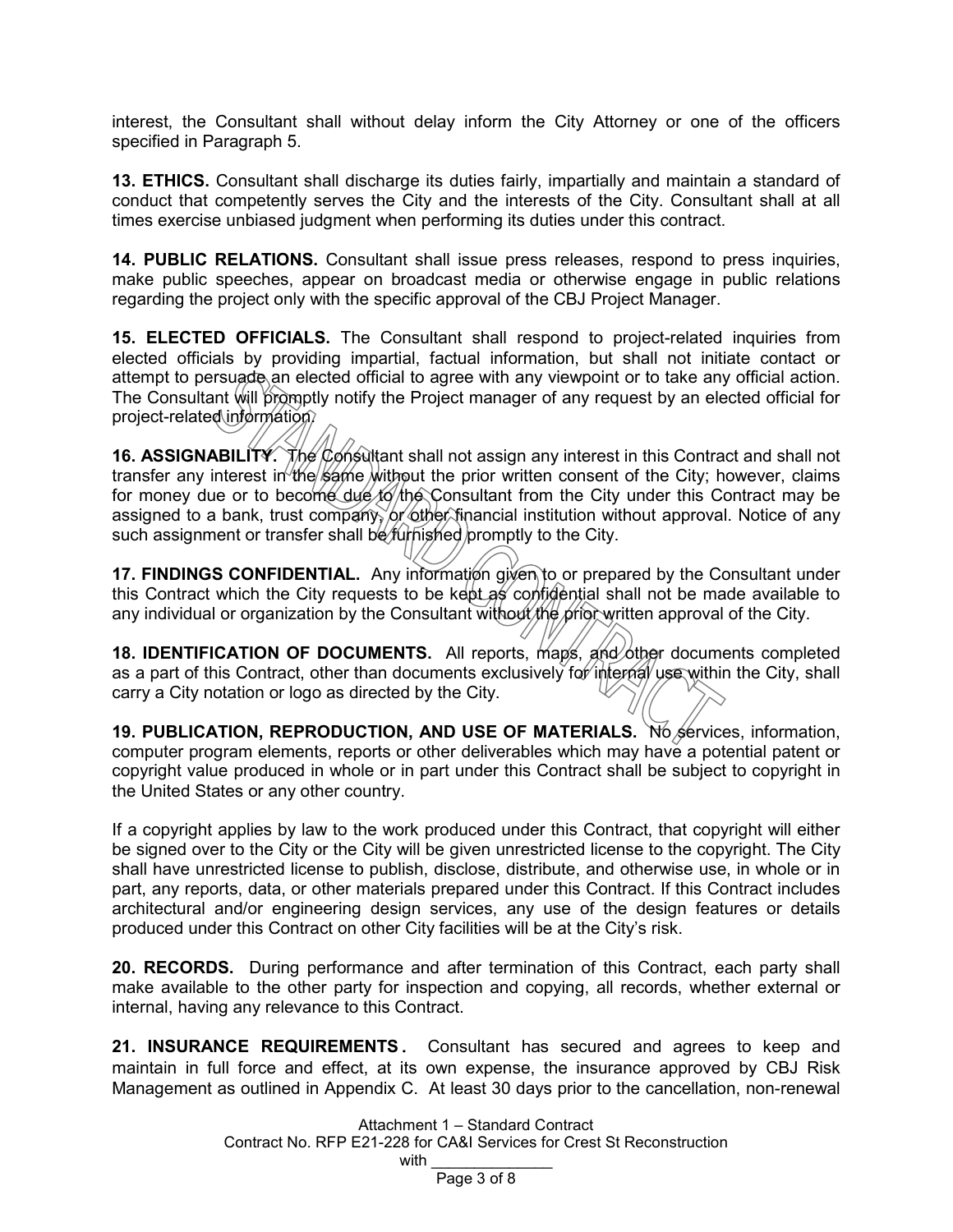or reduction in the amount of coverage, Consultant shall provide written notice to the CBJ's Risk Management. The Consultant's insurance shall be primary and any insurance maintained by the CBJ shall be non-contributory. If the Consultant maintains higher limits than shown below, the CBJ shall be entitled to coverage for the higher limits maintained by the Consultant.

**22. INDEMNIFICATION AND HOLD HARMLESS.** The Consultant agrees to defend, indemnify, and hold harmless CBJ, its employees, and authorized representatives, with respect to any action, claim, or lawsuit arising out of or related to the Consultant's negligent performance of this contract without limitation as to the amount of fees, and without limitation as to any damages, cost or expense resulting from settlement, judgment, or verdict, and includes the award of any attorney's fees even if in excess of Alaska Civil Rule 82. This indemnification agreement applies to the fullest extent permitted by law, meaning that if there is a claim of, or liability for, a joint act, error, or omission of the consultant and the CBJ, the indemnification, defense, and hold harmless obligation of this provision shall be apportioned on a comparative fault basis. This agreement is in full force and effect whenever and wherever any action, claim, or lawsuit is  $\oint$ nitiated, filed, or otherwise brought against CBJ relating to this contract. The obligations of Consultant arise immediately upon actual or constructive notice of any action, claim, or lawsuit. CBJ shall notify Consultant in a timely manner of the need for indemnification, but such notice is not a condition precedent to Consultant's obligations and may be waived where the Consultant has actual notice.

**23. CHOICE OF LAW; JURISDICTION. This Contract shall be governed by the laws of the** State of Alaska. Jurisdiction shall be in the State of Alaska, First Judicial District.

**24. SUCCESSORS.** This Contract shall be binding upon the successors and assigns of the parties.

**25. PRECEDENCE OF DOCUMENTS.** In the event of a conflict between the provisions of this document and its appendices, the order of precedence shall be this document, Appendix A, Appendix B and Appendix C.

In Witness Whereof the parties have affixed their signatures the date first above set out:

### **CITY AND BOROUGH OF JUNEAU**

Duncan Rorie Watt **Date** City and Borough Manager

**Company name**

Name Date Rank email

Approved as to content:

Greg Smith **Date** Contract Administrator

402900101-721550140-5390

Attachment 1 – Standard Contract Contract No. RFP E21-228 for CA&I Services for Crest St Reconstruction with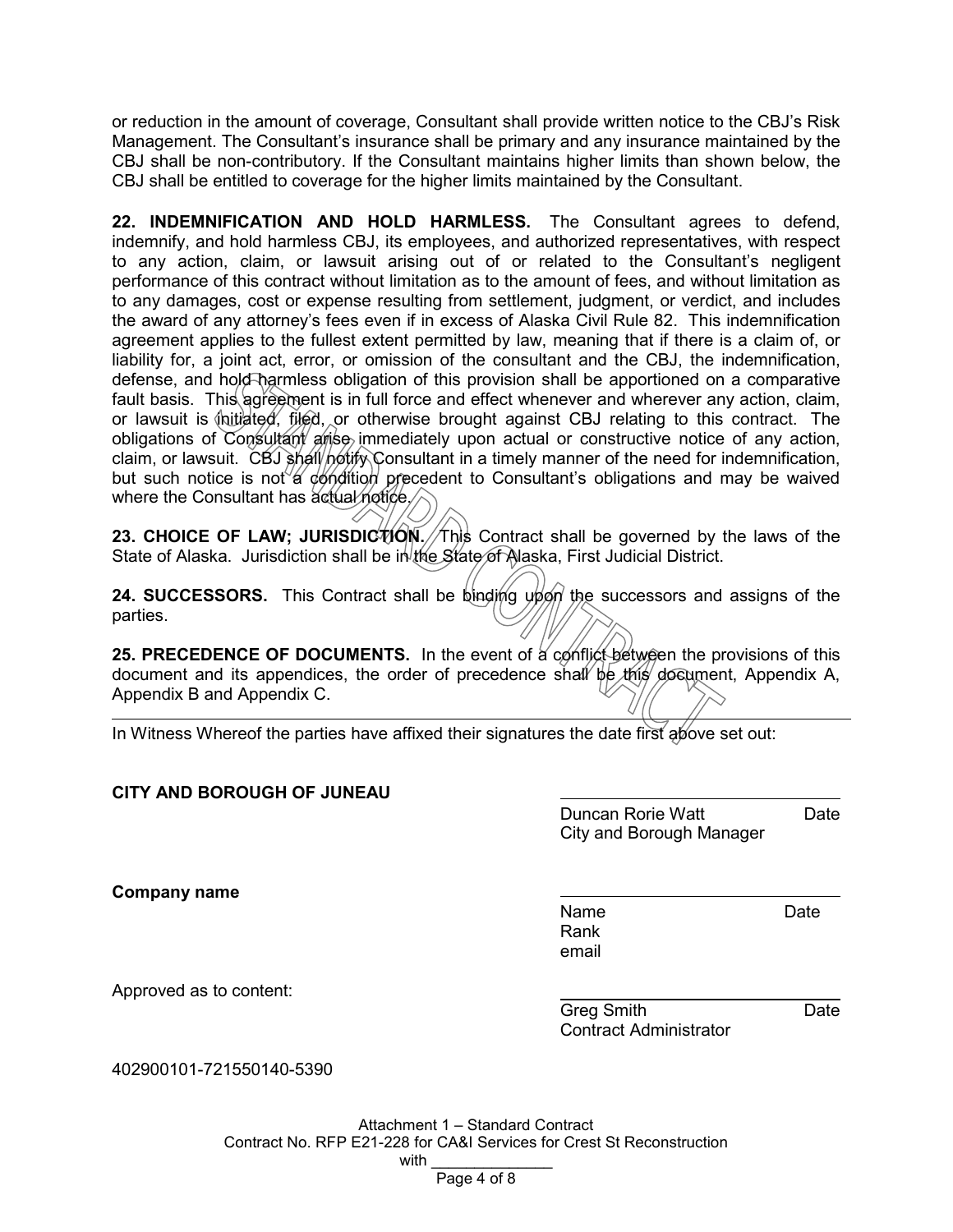#### **APPENDIX A: SCOPE OF SERVICES CA&I SERVICES FOR CREST ST RECONSTRUCTION Contract No. RFP E21-228**

The Consultant shall provide Contract Administration and Inspection Services for the Crest Street Reconstruction project as specified in the attached RFP E21-228.

**PERSONNEL:** The Consultant's primary personnel for this work will be:

**The completion date for this project is August 31, 2022.**

This contract expires on December 31, 2022, unless an amendment changing this date is fully executed prior to December<sup>(31</sup>) 2022.) COMMANDS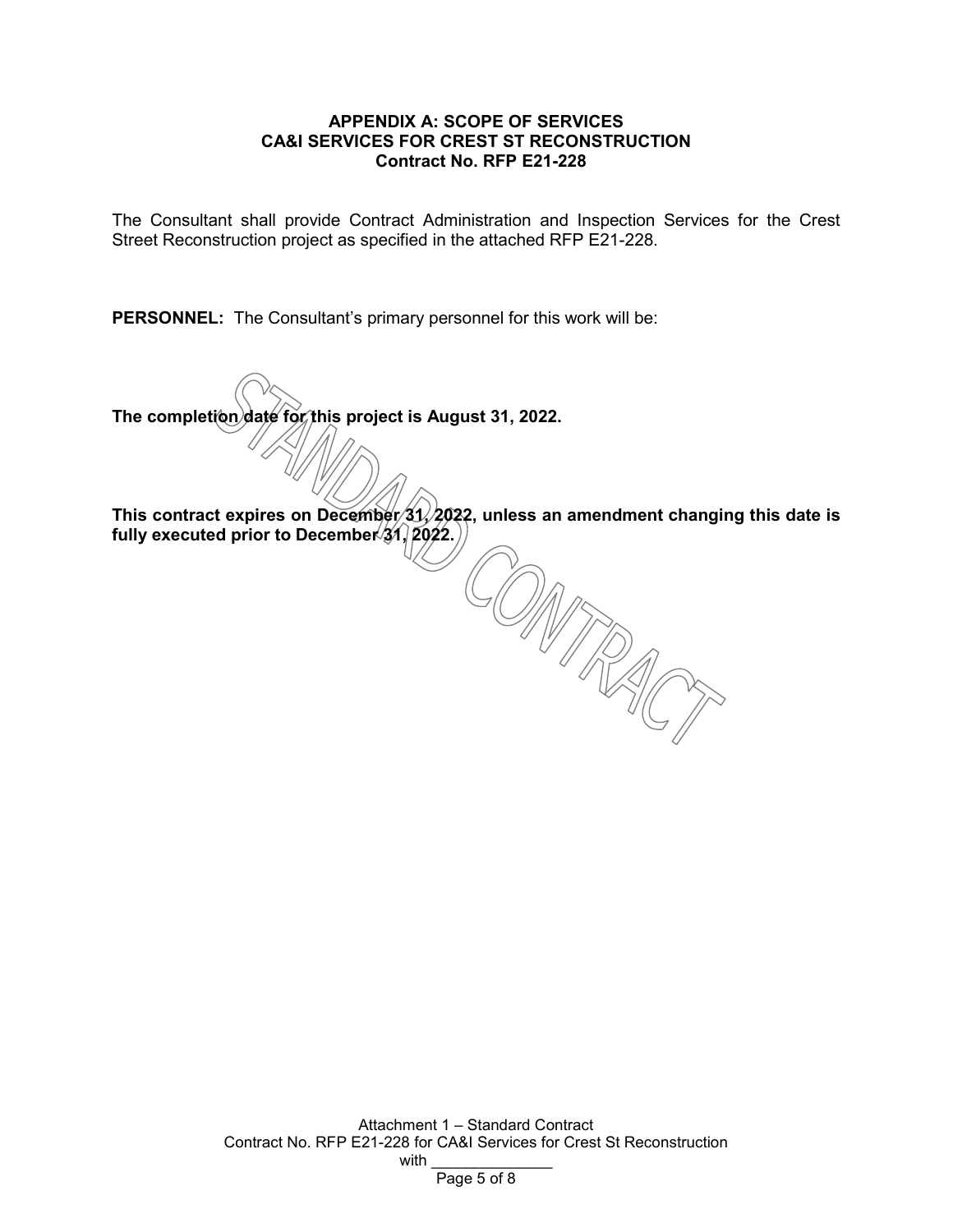#### **APPENDIX B: COMPENSATION CA&I SERVICES FOR CREST ST RECONSTRUCTION Contract No. RFP E21-228**

### *Amount of Payment*

### **Lump Sum**

Consultant shall be compensated a lump sum amount of \$\_\_\_\_\_for satisfactory performance of all [or specific services] services described in this contract.

### **Time and Materials**

Consultant shall be compensated based on time and materials, a not-to-exceed amount of \$ for satisfactory performance of services described in this contract.

Hourly rates shall remain the same for the life of this contract including all amendments, unless the Consultant requests/a  $\frac{1}{4}$  increase. Hourly rate increases may be negotiated on a yearly basis and shall not exceed the percentage increase of the Anchorage Consumer Price Index.

The total Contract amount shall be  $\%$ 

# *Method of Payment*

Monthly Payable within 30 days of receipt of an invoice approved by the project manager and progress report stating the amount of services completed.  $\sqrt{ }$ 

### *Consultant Invoice Requirements*

- $\triangleright$  Itemized invoices must be submitted that indicate the services performed.
- $\triangleright$  Invoices for this contract must be submitted separately from invoices for services performed under any other contract(s).
- $\triangleright$  Invoices must include the CBJ Contract Number and Purchase Order numbers.

### *Compensation Based on Time and Materials*

If compensation is based on time and materials, the following shall apply:

Compensation shall be computed based on the hourly billing rates, approved by the CBJ Project Manager, times the actual number of hours spent in the performance of services. The hourly billing rate for each employee is the amount to be paid to the Consultant, and is full compensation for all salary, benefits, taxes, overhead and profit. There shall be no additional compensation for overtime, weekend, or holiday work.

Compensation for subconsultants shall be equal to the amounts actually paid to sub-consultants hereunder plus a negotiated mark-up percentage.

Attachment 1 – Standard Contract Compensation for expenses shall be an amount equal to reimbursable expenses approved in advance by the CBJ Project Manager, necessary and reasonably incurred and actually paid by

Contract No. RFP E21-228 for CA&I Services for Crest St Reconstruction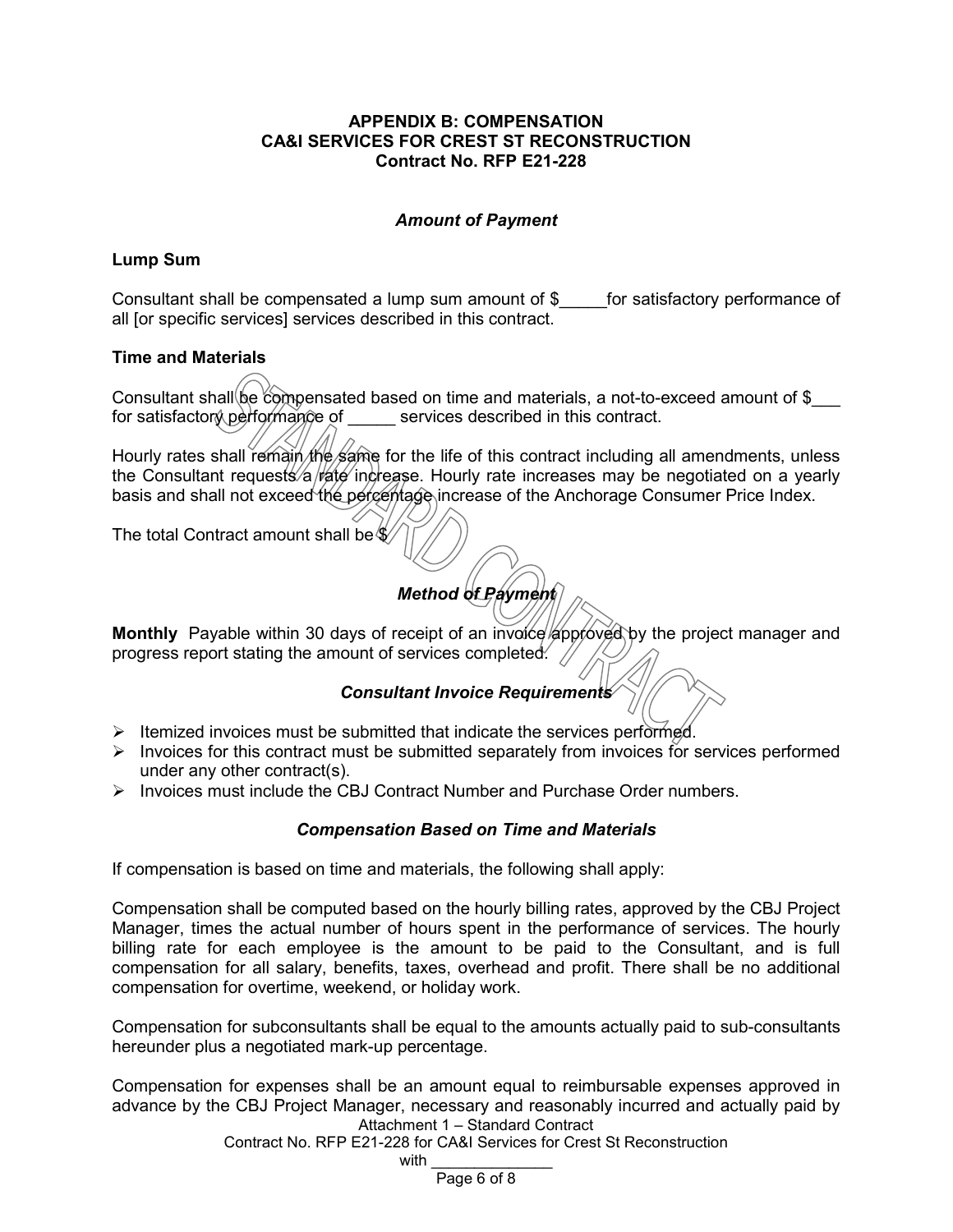the Consultant in the performance of the services hereunder. No markup allowance is allowed. Reimbursable expenses are expenses that are unique to the performance of the services under the Contract and generally contemplate the purchase of outside ancillary services, such as mailing and delivery charges for submittal of drawings, specifications and reports, long distance telephone calls, rentals of equipment, travel and local transportation, meals and lodging on overnight trips.

Reimbursable expenses do not include expenses that are usually and customarily included as part of the Consultant's overhead. For the purposes of this Agreement reimbursable expenses do not include amounts for typing, utilization of computer systems, computer aided design and drafting (CADD), cameras, recording or measuring devices, flashlights and other small, portable equipment, safety supplies, phones, telephone calls, electronic messaging including FAX, Telex and telegrams, or expendable office supplies. Unless otherwise indicated, required insurance is not a reimbursable expense.

The Consultant shall obtain the CBJ Project Manager's written approval prior to making expenditures for reimbursable expenses in excess of \$500 per specific expenditure and for all overnight trips which are reimbursable expenditures as set forth above. The Consultant shall substantiate all billings for reimbursable expenses in excess of \$25 with receipted bills and provide said receipts with the appropriate billing.

The Consultant shall keep, and cause any sub-consultants to keep, daily records of the time spent in the performance of services hereunder by all persons whose billing rates will be the basis for compensation as well as records and receipts of reimbursable expenditures hereunder. Failure to do so shall be a conclusive *waiver* of any right to compensation for such services or expenses as are otherwise compensable hereunder.

The CBJ shall have the right to inspect all records of the Consultant, and of any subconsultants, pertaining to this project. Records shall be maintained by the Consultant and subconsultants for a period of three years after completion of services.

When travel is necessary as part of the professional services to be provided, the following shall be followed:

- ♦ Airline tickets should be purchased at the 14 day advanced purchase price. The CBJ will not pay for First Class travel. Any deviation shall be approved in writing in advance by the CBJ Project Manager.
- ♦ Per diem meal allowance shall be: \$60.00 (\$12.00 for breakfast, \$16.00 for lunch and \$32.00 for dinner).
- $\bullet$  The Consultant shall stay at the hotel with a daily rate not to exceed \$150.00.
- ♦ Travel agent fees, tips, alcohol or bar tabs shall not be paid by the CBJ.
- $\bullet$  Car rental, parking, and taxi fees shall be reasonable and not excessive. This reimbursement is for services in Juneau only. Parking fees, etc. outside of Juneau will not be reimbursed.